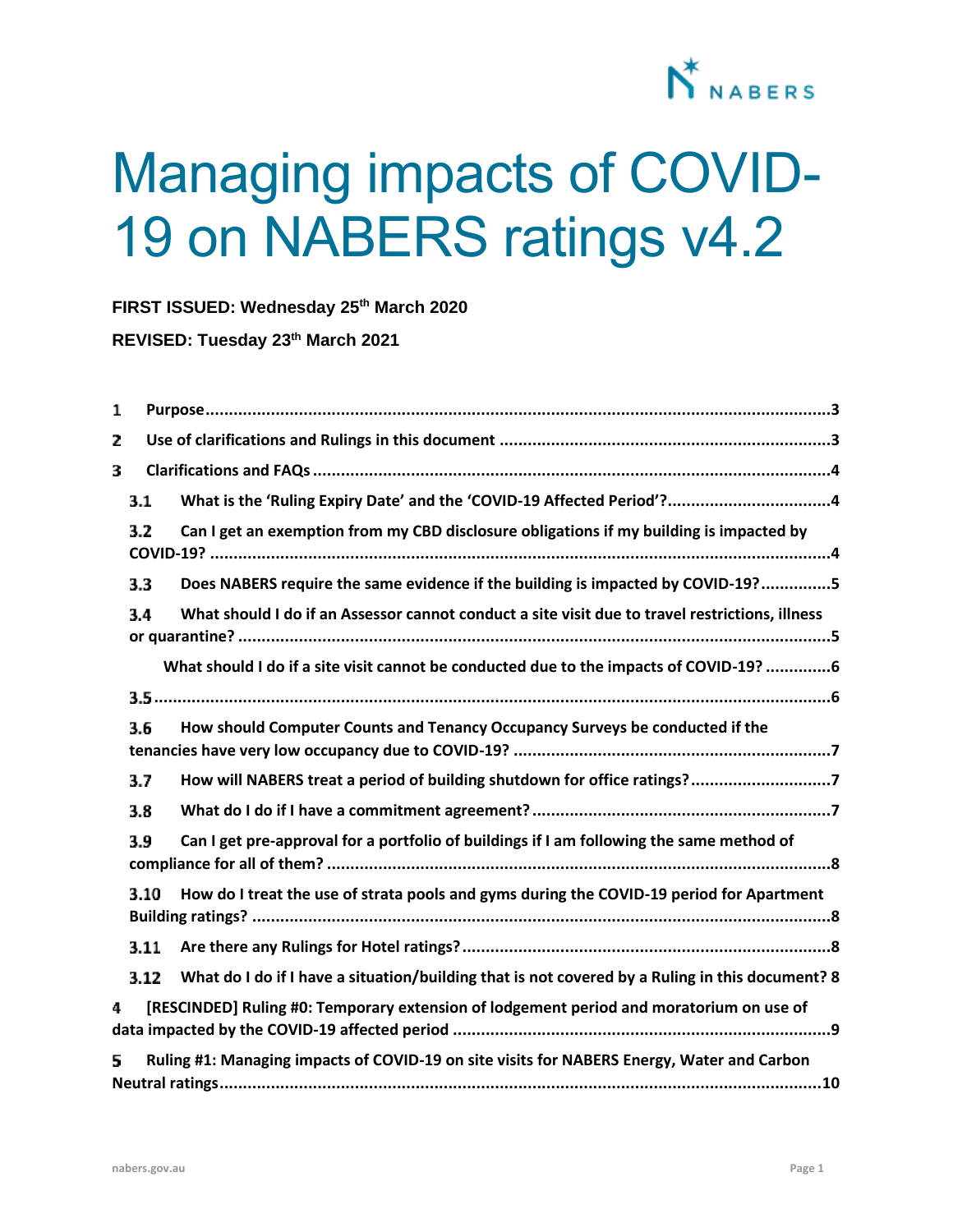

|     | 5.1 |                                                                                             |
|-----|-----|---------------------------------------------------------------------------------------------|
|     | 5.2 |                                                                                             |
|     | 5.3 |                                                                                             |
| 6   |     | Ruling #2: Managing the impacts of COVID-19 on site visits for NABERS Waste ratings 16      |
| 6.1 |     |                                                                                             |
|     | 6.2 |                                                                                             |
|     | 6.3 |                                                                                             |
|     | 6.4 |                                                                                             |
|     | 6.5 |                                                                                             |
| 7   |     | Ruling #3: Managing the impacts of COVID-19 on NABERS Energy and Water for Office Buildings |
|     |     |                                                                                             |
|     | 7.1 |                                                                                             |
|     | 7.2 | Method 4 - Computer Counts where buildings have low occupancy due to COVID-1921             |
|     | 7.3 | Method 5 - Use of Tenant Occupancy Surveys where buildings have been heavily vacated        |
|     | 7.4 | Changes to a premises' levels of service for comfort conditions and Owner Tenant            |
|     | 7.5 |                                                                                             |
| 8   |     | Ruling #4: Managing impacts of COVID-19 on spot measurements for NABERS Indoor              |
|     |     |                                                                                             |
|     | 8.1 |                                                                                             |
|     | 8.2 | Method 6 - Use of a non-Assessor to undertake spot measurements for a site visit 27         |
|     | 8.3 | Method 7 - Selection of alternative floors for spot measurements other than those           |
|     |     |                                                                                             |
|     |     | 30                                                                                          |
|     | 8.5 |                                                                                             |
| 9   |     | Ruling #5: Managing impacts of COVID-19 on NABERS Energy and Water for Shopping Centre      |
|     |     |                                                                                             |
|     | 9.1 |                                                                                             |
| 9.2 |     |                                                                                             |
|     | 9.3 |                                                                                             |
| 10  |     |                                                                                             |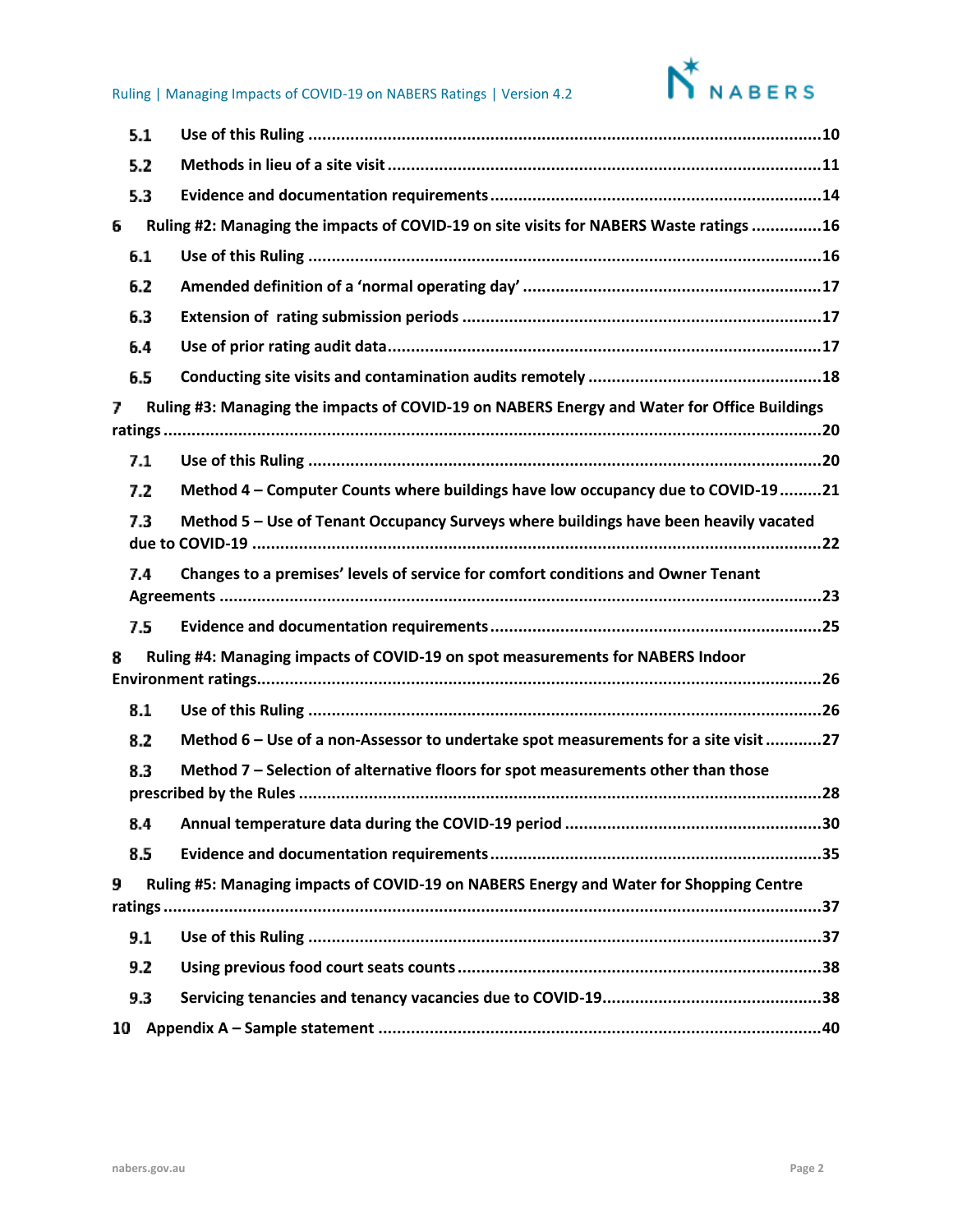

## <span id="page-2-0"></span>1 Purpose

Assessors and building owners have raised questions with the National Administrator (NABERS) and the Commercial Building Disclosure program (CBD) about the impacts of COVID-19 on NABERS ratings.

This document answers questions, provides clarifications and presents four time-bound Rulings regarding these impacts. The answers and Rulings have been put into the same document for ease of use by Assessors.

NABERS will continue to monitor the changing circumstances brought on by the spread of COVID-19 and may extend these Rulings and/or provide further Rulings as the situation unfolds.

Attention is drawn to the following features in this document:





Requirements that do not require prior approval from the National Administrator to be sought before use are highlighted by a green call-box.

Requirements that require prior approval from the National Administrator to be sought before use are highlighted by an attention call-box.

## <span id="page-2-1"></span>Use of clarifications and Rulings in this document

Assessors do not need to seek prior written approval if they are using the Clarifications and FAQs included in Section [3](#page-3-0) of this document.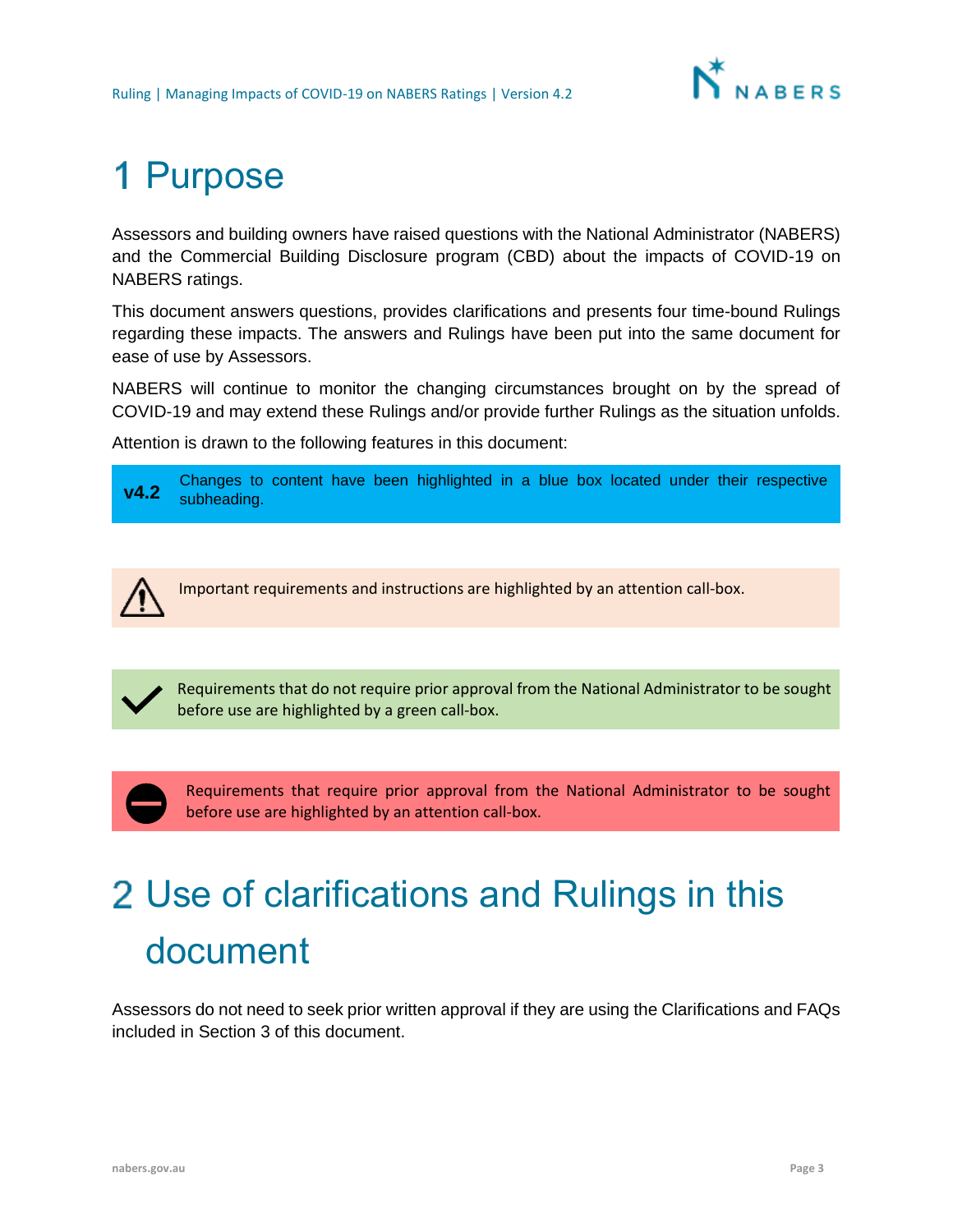



Assessors wishing to use certain methods within individual Rulings may need to seek prior written approval from NABERS. Please refer to individual Rulings and methods for further details.

NABERS aims to provide all approvals within a timely manner and will work to reduce and/or eliminate the need for prior approval.

Where a Ruling has been used to complete a rating, Assessors must download a copy of this document and keep it with their rating documentation to justify the version that was used.

NABERS will also keep superseded versions of this document online for reference.

If Assessors are unsure how to apply the clarifications or Rulings, they must contact NABERS at [nabers@environment.nsw.gov.au.](mailto:nabers@environment.nsw.gov.au)

## <span id="page-3-0"></span>Clarifications and FAQs

### <span id="page-3-1"></span>**What is the 'Ruling Expiry Date' and the 'COVID-19 Affected Period'?**

#### v4.2 Extended Ruling Expiry date.

NABERS currently defines the 'Ruling Expiry Date' as:

#### **31st August 2021**

Up until the Ruling Expiry Date, use of the Rulings within this document by Assessors is permissible, subject to the requirements of the individual Rulings.

NABERS currently defines the 'COVID-19 Affected Period' as the following time period:

#### **23rd March 2020 to the present**

<span id="page-3-2"></span>**Note:** Due to the uncertain nature of the COVID-19, the Ruling Expiry Date may be extended further.

## **Can I get an exemption from my CBD disclosure obligations if my building is impacted by COVID-19?**

NABERS provides Rulings on whether buildings are eligible for a NABERS rating with the data that is available. Buildings to date continue to be certified across Australia. If you believe the building you are working on has a unique situation which means that it cannot be rated, please contact NABERS at [nabers@environment.nsw.gov.au.](mailto:nabers@environment.nsw.gov.au)

Questions around Building Energy Efficiency Disclosure (BEED) compliance and exemptions should be directed to the CBD program, and will be reviewed on a case-by-case basis. It is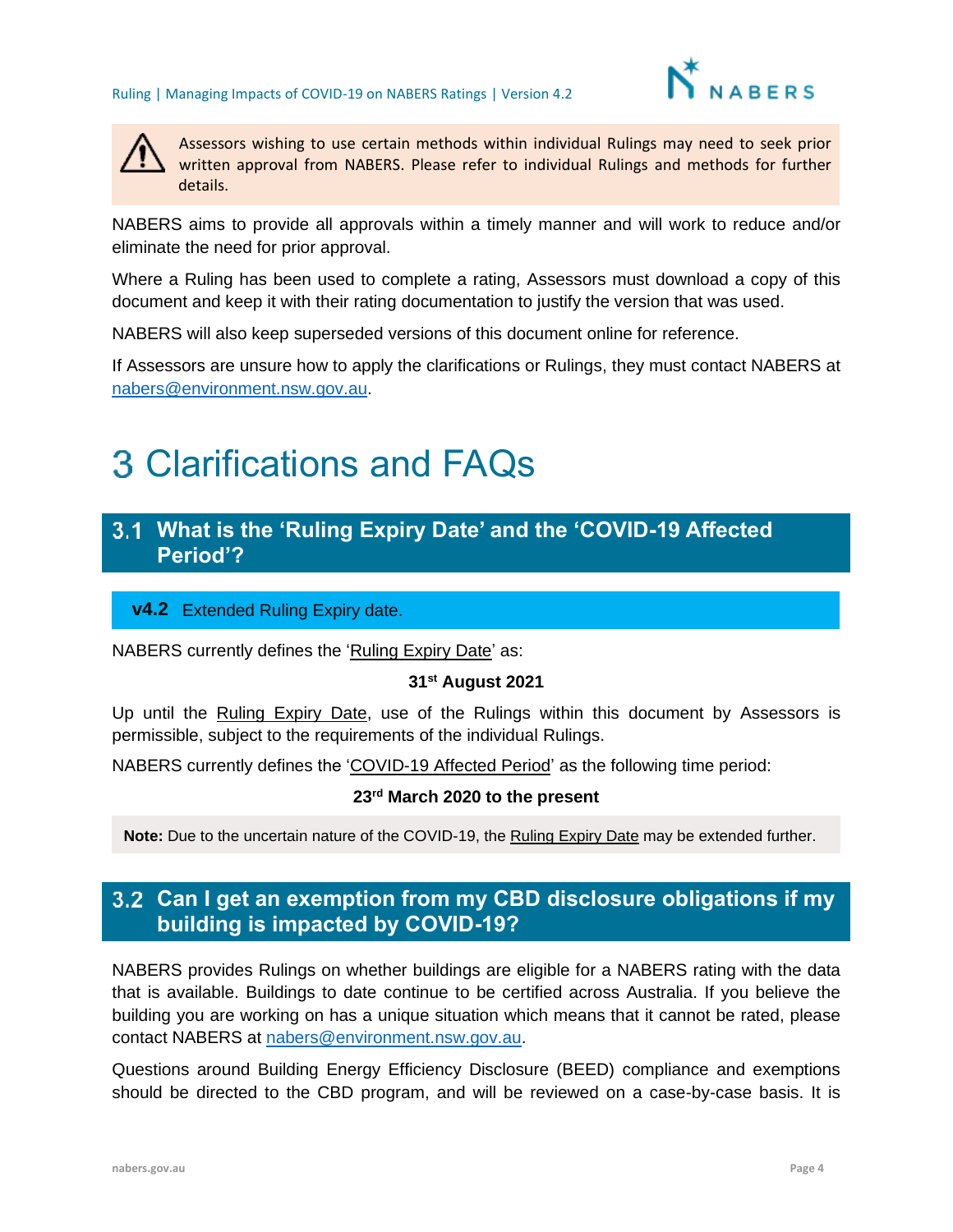

important to liaise with the CBD program teams as early as possible when disclosure obligations need to be met to ensure a resolution can be agreed on.

Please refer to the section on 'Business continuity' on the [CBD website.](http://cbd.gov.au/how-do-i-comply/how-we-monitor-compliance)

## <span id="page-4-0"></span>**Does NABERS require the same evidence if the building is impacted by COVID-19?**

Aside from the exceptions listed in the following Rulings, the same evidence requirements as per the respective Rules remain in place for NABERS ratings.

The Assessor remains responsible for the accuracy of their rating. They must collect and retain the required documentation as per the Rules and provide this documentation for a Level 2 audit if required.

If an Assessor is uncertain of the correct approach, they should contact NABERS prior to submission.

## <span id="page-4-1"></span>**What should I do if an Assessor cannot conduct a site visit due to travel restrictions, illness or quarantine?**

#### <span id="page-4-2"></span>**3.4.1 Use of another Assessor**

Generally, the Rules for NABERS ratings allow for another Assessor accredited in the same rating type to conduct a site visit or spot measurement (see Table 1).

This option should be used where possible. Documentation surrounding this option must be kept and provided for audits where required.

| <b>Rating Type</b>                                                                | <b>Section in the</b><br><b>Rules</b> | <b>Extract from the Rules</b>                                                                                                                     |
|-----------------------------------------------------------------------------------|---------------------------------------|---------------------------------------------------------------------------------------------------------------------------------------------------|
| Energy and Water for Offices<br>(v4.1)                                            | Section 3.4 Site<br>visits            | If the Assessor cannot conduct the<br>site visit, they may only delegate this<br>task to another Assessor accredited<br>specifically for offices. |
| <b>Energy for Data Centres</b><br>(v1.1)<br>Energy and Water for Hotels<br>(v3.2) | Section 2.8 Site<br>inspection        | If the Assessor cannot physically<br>conduct the site inspection, they may<br>delegate this task to another<br>Assessor.                          |

Table 1: Use of another accredited Assessor for NABERS ratings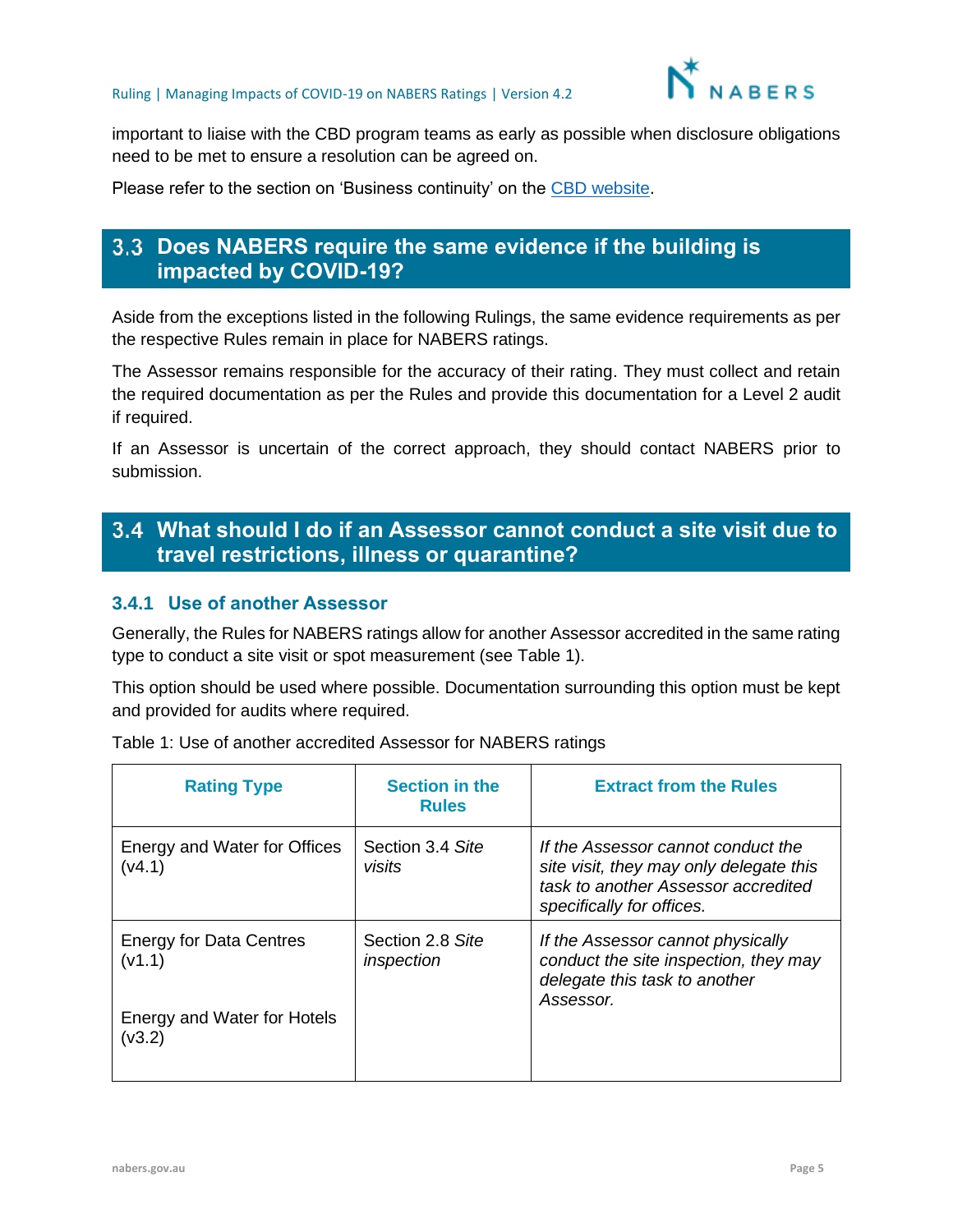

| Energy and Water for<br>Shopping Centres (v3.0)    |                                |                                                                                                                                                                                    |
|----------------------------------------------------|--------------------------------|------------------------------------------------------------------------------------------------------------------------------------------------------------------------------------|
| Energy and Water for<br>Apartment Buildings (v1.1) | Section 4.6 Site visit         | If the Assessor cannot conduct the<br>site visit, they may delegate this task<br>to another Assessor accredited<br>specifically for Apartment Buildings.                           |
| Indoor Environment for<br>Offices $(v1.0)$         | Section 5.2 Site<br>inspection | NABERS IE rating. The Assessor may<br>delegate this task to another<br>Assessor, who is also accredited for<br>NABERS IE if they cannot physically<br>conduct the site inspection. |

#### **3.4.2 Waste ratings**

The Rules for Waste Ratings do not specifically outline that another Assessor can conduct site visits and audits. However, it is implied that any accredited Assessor can conduct a site visit: Section 3.2 of *NABERS Rules – Waste* (v1.2) simply states 'A NABERS Accredited Assessor must conduct a site visit'.

#### **3.4.3 Indoor Environment ratings – Subcontracting for on-site measurements**

In addition to permitting another Assessor accredited in Indoor Environment ratings to conduct spot measurements, Section 5.2.1 of the *Indoor Environment for Offices Rules* (v1.0) also allows for on-site spot measurements to be made by '…a qualified Engineer or Indoor Environment Professional, with certification of qualifications'.

Further guidance on who could be subcontracted to undertake spot measurements can be found in Section [8.2](#page-26-0) of this Ruling. Examples could include: appropriately certified and accredited sustainability engineers, IEQ engineers, occupational hygienists and HVAC engineers.

## <span id="page-5-1"></span><span id="page-5-0"></span>**What should I do if a site visit cannot be conducted due to the impacts of COVID-19?**

#### **3.5.1 Energy, Water and Carbon Neutral ratings**

NABERS may extend the validity of the Rulings referred to below, as well as the inclusion of additional provisions as the situation progresses. In addition, NABERS will likely consider a transition period for these Rulings in preparation for the post-COVID-19 period.

#### **3.5.2 Energy, Water and Carbon Neutral ratings**

Assessors must refer to Section 5 Ruling #1: Managing the impacts of COVID-19 on-site visits for NABERS Energy, Water and Carbon Neutral ratings.

#### **3.5.3 Waste ratings**

Assessors must refer to Section 6 Ruling #2: Managing the impacts of COVID-19 on contamination audits for NABERS Waste ratings.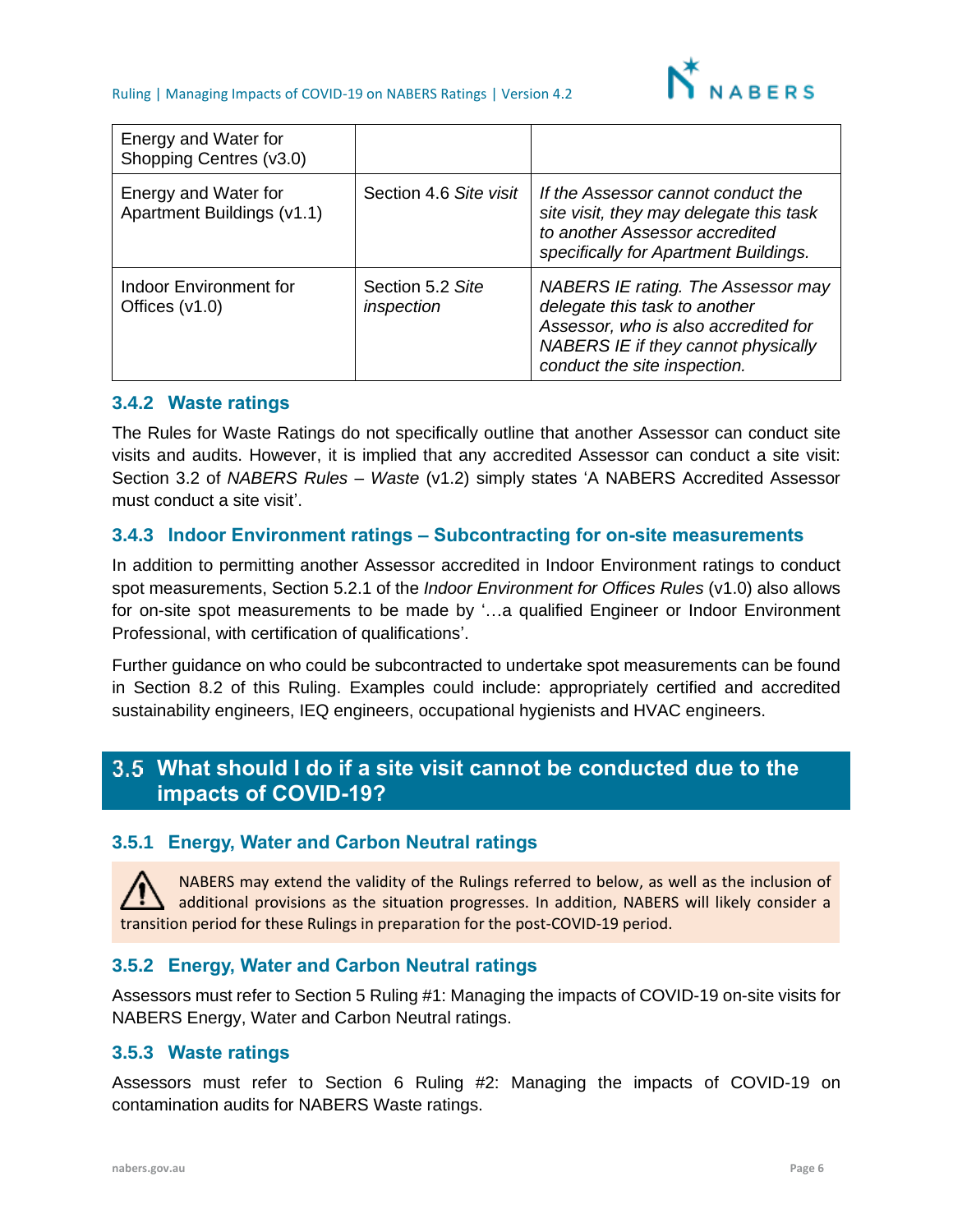

#### **3.5.4 Indoor Environment ratings**

Except for situations where a building is under lockdown, Assessors must refer to Section 8 Ruling #4: Managing impacts of COVID-19 on spot measurements for NABERS Indoor Environment ratings.

When spot measurements cannot be taken due to a building lockdown, an Indoor Environment rating cannot be undertaken until such time as the building is accessible again.

## <span id="page-6-0"></span>**How should Computer Counts and Tenancy Occupancy Surveys be conducted if the tenancies have very low occupancy due to COVID-19?**

In this situation, Assessors must refer to Section 7 Ruling #3: Managing the impacts of COVID-19 on Tenant Occupancy Surveys and Computer Count for NABERS Energy for Office ratings.

NABERS may extending the validity of this Ruling, as well as the inclusion of additional provisions as the situation progresses. In addition, NABERS will likely consider a transition period for this Ruling in preparation for the post-COVID-19 period.

Assessors should note that these provisions also apply to Whole Building and Tenancy ratings in co-assess applications.

## <span id="page-6-1"></span>**How will NABERS treat a period of building shutdown for office ratings?**

NABERS is still able to provide Energy and Water ratings for office buildings during shutdown periods.

Assessors should now refer to the updated Section [7.4](#page-22-0) of this document.

NABERS welcomes any questions or concerns raised by its stakeholders during this rapidly evolving situation.



NABERS will review the impact of the low occupancy and building shutdown on rating results as the situation progresses.

## <span id="page-6-2"></span>**What do I do if I have a commitment agreement?**

If your site is affected by a commitment agreement, please contact the NABERS team at [nabers@environment.nsw.gov.au.](mailto:nabers@environment.nsw.gov.au) Further guidance will be provided on Commitment Agreements in the near future.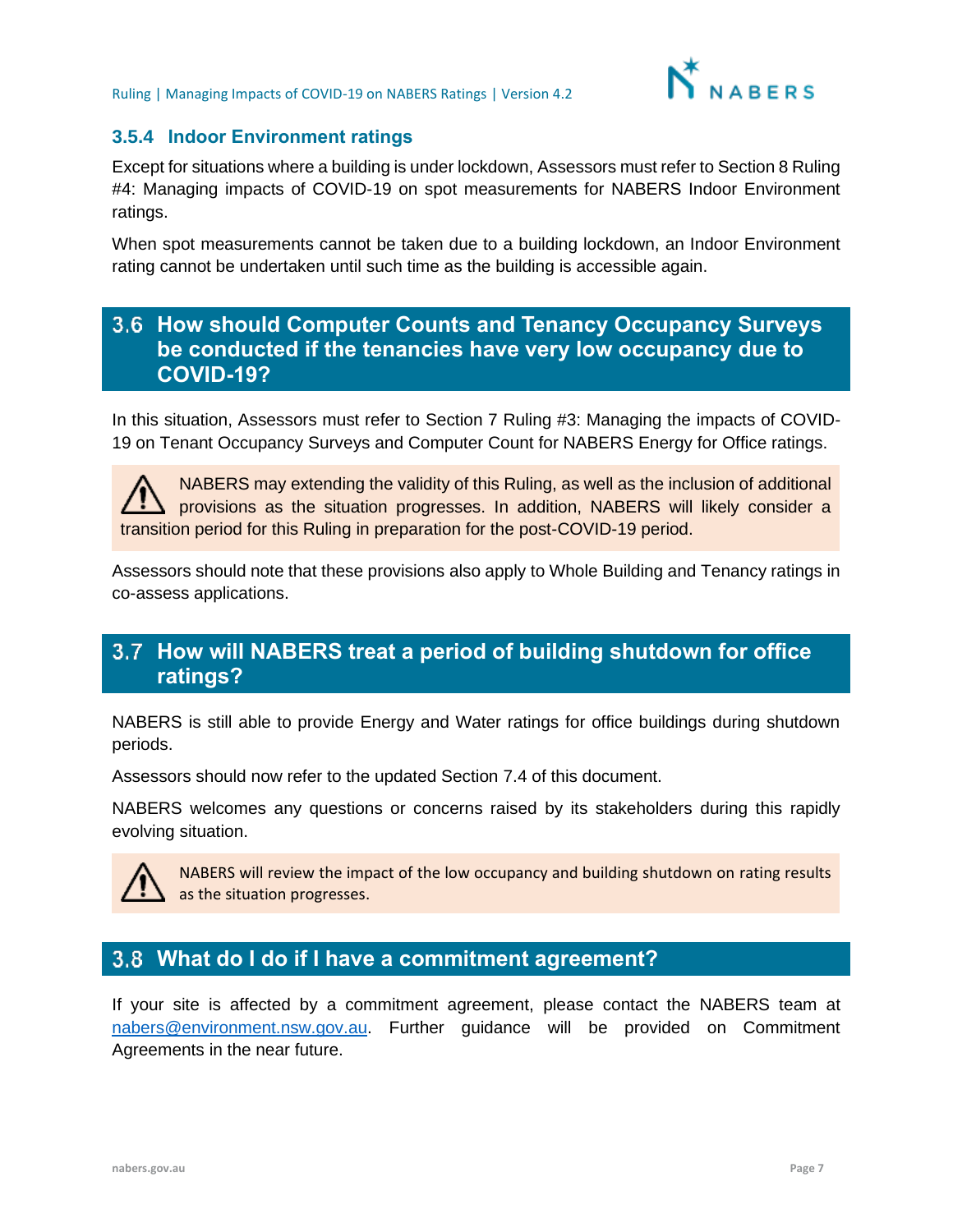

## <span id="page-7-0"></span>**Can I get pre-approval for a portfolio of buildings if I am following the same method of compliance for all of them?**

Yes, this is possible. Please contact the NABERS team at [nabers@environment.nsw.gov.au](mailto:nabers@environment.nsw.gov.au) for further information.

## <span id="page-7-1"></span>**How do I treat the use of strata pools and gyms during the COVID-19 period for Apartment Building ratings?**

Where restrictions on access to swimming pools and/or gyms have been put in place, the swimming pool and/or gym may be treated as closed for the duration of the restrictions, rounded to the nearest whole month.

If the pool or gym remained open during the COVID-19 Affected Period (see Section 3.1), Assessors should take care to document this for Level 2 audits.

As the Rules contain enough provisions around the usage of these facilities, no prior approval is required from the National Administrator.

## <span id="page-7-2"></span>**Are there any Rulings for Hotel ratings?**

NABERS has not received enough feedback on issues faced by Hotel ratings to warrant the creation of a Ruling. However, it is recognised that due to the evolving situation there may be certain requirements that may require a Ruling, including:

- Treatment of laundry service rooms;
- Input of star rating and hotel room cost.

If you are conducting a Hotel rating using data collected during the COVID-19 Affected Period (see Section [3.1\)](#page-3-1), please contact the NABERS team at [nabers@environment.nsw.gov.au.](mailto:nabers@environment.nsw.gov.au)

## <span id="page-7-3"></span>**What do I do if I have a situation/building that is not covered by a Ruling in this document?**

This document deals with situations where existing requirements have become issues due to COVID-19. This is most common for Office Buildings (Energy, Water, Carbon Neutral, Indoor Environment and Waste ratings) and Shopping Centres (Energy and Water ratings).

If you are experiencing any difficulty in conducting a rating due to COVID-19 for any building type, please contact the NABERS team at [nabers@environment.nsw.gov.au.](mailto:nabers@environment.nsw.gov.au)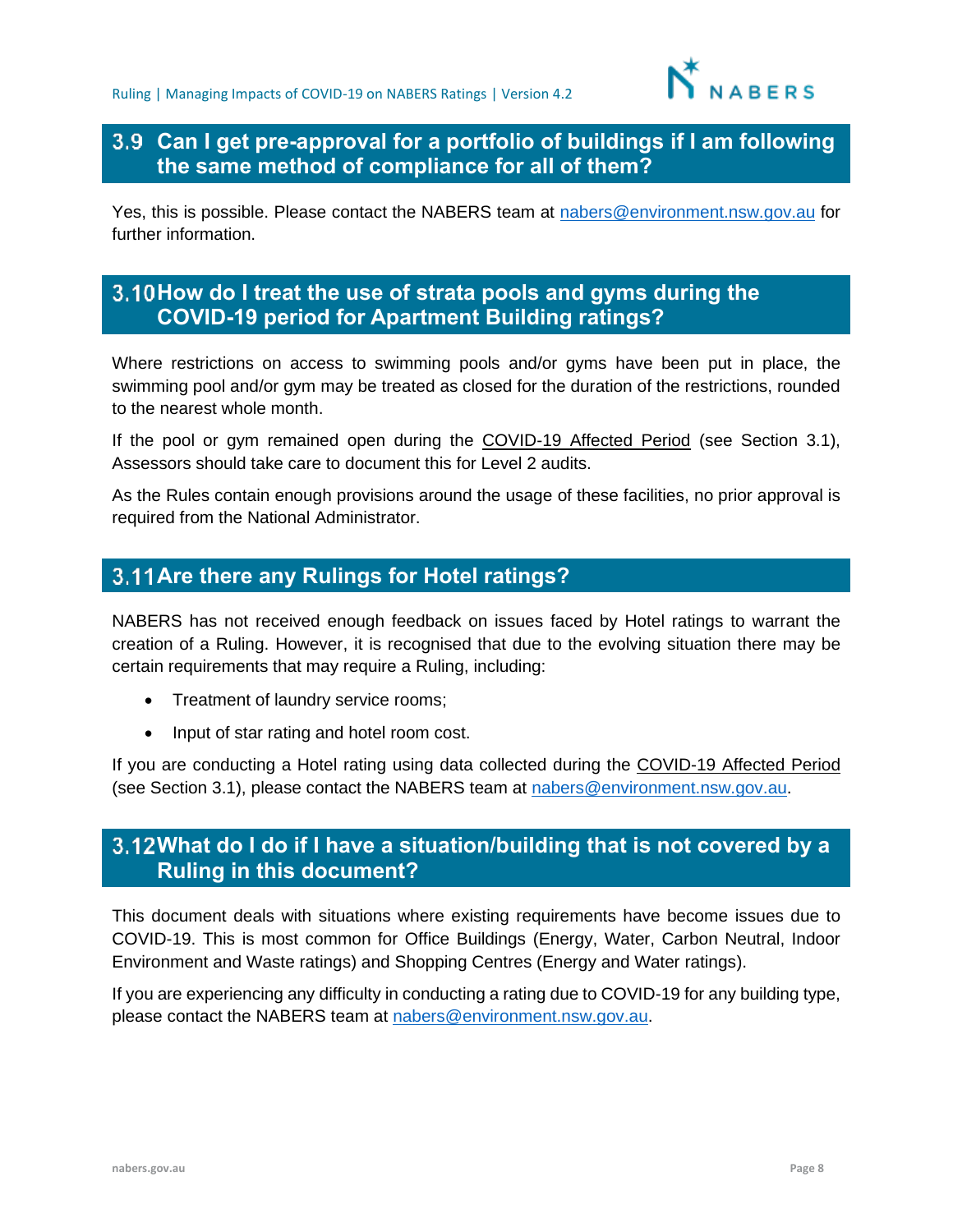

# <span id="page-8-0"></span>4 [RESCINDED] Ruling #0: Temporary extension of lodgement period and moratorium on use of data impacted by the COVID-19 affected period

After reviewing the feedback received on *Managing impacts of COVID-19 on NABERS ratings Consultation Paper*, NABERS has decided that it will no longer be pursuing the development of a normalising factor to correct COVID-19 affected data. Further to this, NABERS will take a 'business as usual' approach to the treatment of data collected during the COVID-19 affected period and will instead focus on providing additional clarification and guidance to help Assessors.

As a result of this approach, the moratorium on use of data impacted by the COVID-19 affected period has been lifted and this Ruling has been rescinded. Therefore, **rating periods for current and future rating applications are to follow the requirements set out in their respective Rules without any additional requirements**.

In addition, the submission period for all ratings has reverted to 120 days from the end of the rating period as per the NABERS Rules.

As this Ruling applies to all ratings, approval to use this Ruling is not required. If there are any issues created as a result of rescinding this Ruling, the Assessor should contact NABERS at [nabers@environment.nsw.gov.au.](mailto:nabers@environment.nsw.gov.au)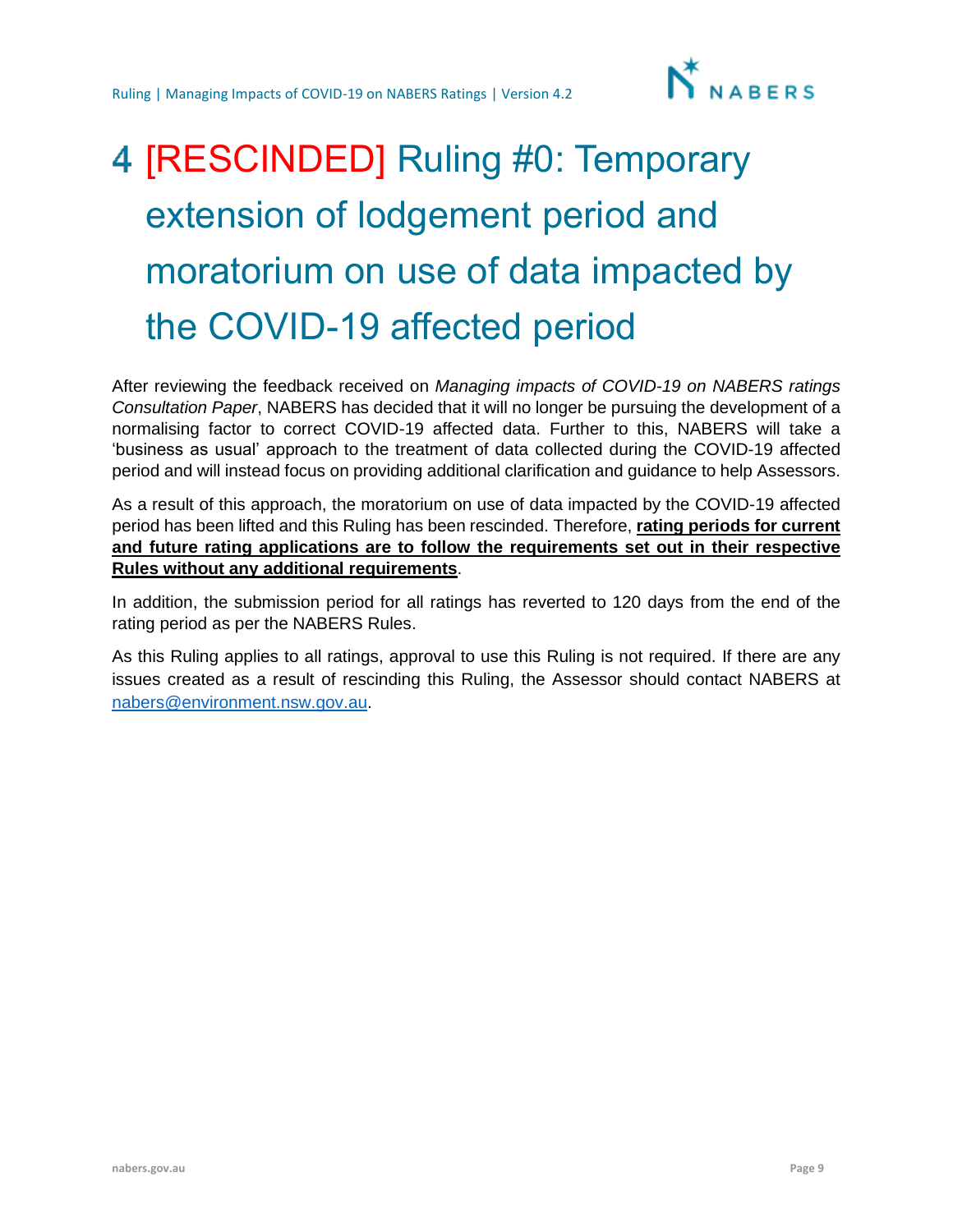

# <span id="page-9-0"></span>5 Ruling #1: Managing impacts of COVID-19 on site visits for NABERS Energy, Water and Carbon Neutral ratings

## <span id="page-9-1"></span>**Use of this Ruling**

#### **5.1.1 General**

NABERS ratings require site visits to be conducted for NABERS Energy, Water and/or Carbon Neutral ratings. NABERS strongly encourage Assessors to conduct site visits as normal in a COVID-19 safe manner or as stated in Section [3.4.1](#page-4-2) of this document, outsourcing the site visit component of a NABERS rating application to another accredited Assessor as an alternative.

Due to the unpredictable nature of the COVID-19 pandemic, it is recognised that certain conditions may make conducting a site visits unfeasible. This Ruling provides an alternative methodology for a site visit in the event that an Assessor cannot conduct the site visit as normal due to following:

- A site visit cannot be undertaken in a COVID-19 safe manner, as assessed by the Assessor, the Assessor's organisation or the outsourced Assessor; or
- Travel and access to the premises is limited or unavailable by government mandated lockdown or border restrictions.

**Note:** As the situation brought about by the COVID-19 pandemic changes, it is possible that NABERS may introduce additional requirements regarding site visits.

This Ruling is only valid until the Ruling Expiry Date (see Section [3.1\)](#page-3-1) and is intended to provide additional flexibility around the Rules. NABERS will consider extending the validity of this Ruling, as well as the inclusion of additional provisions, as the situation progresses.



This Ruling is not available for Indoor Environment and Waste ratings.

### **5.1.2 Entry into NABERS Rate or the NABERS for Apartment Buildings Platform**

When submitting a rating using this Ruling, please select:

- "Yes" to the question under "*Compliance with the NABERS Rules*" and fill out the text box with the date that approval to use the Ruling was granted by the NABERS team; and
- "No" to the question under "*Mandatory Site Inspections*" and fill out the text box with the version number of the Ruling and method(s) used.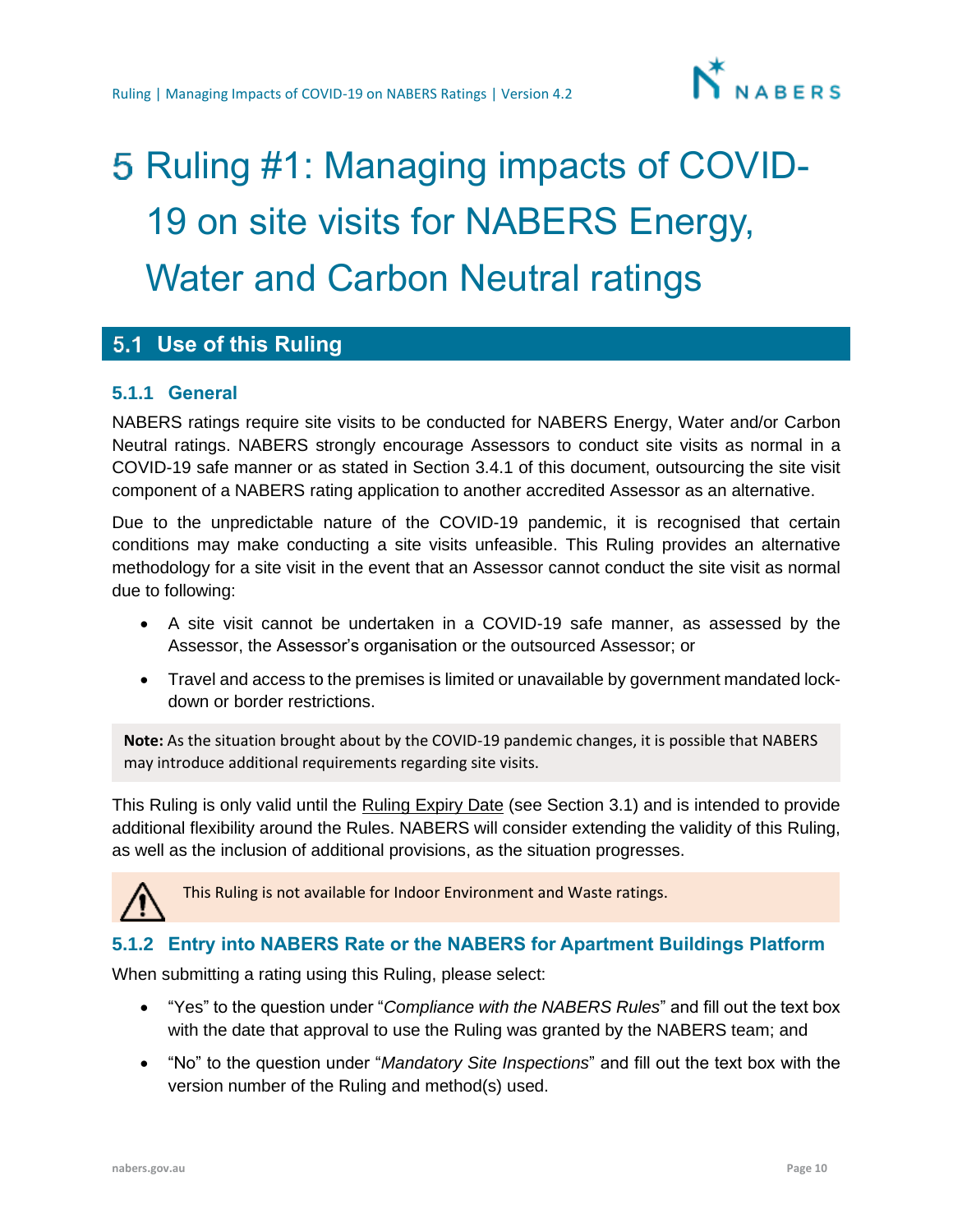

#### See Figure 1 below.

| <b>Compliance to the NABERS Rules</b>                                                                                                   |           |  |
|-----------------------------------------------------------------------------------------------------------------------------------------|-----------|--|
| Is any part of the assessment of this rating not in compliance with<br>the version(s) of the Rules as specified above?                  | Yes       |  |
| <b>Mandatory Site Inspection</b>                                                                                                        |           |  |
| Did you personally conduct a site inspection of the entire rated<br>premises for this rating as per the Rules?                          | <b>No</b> |  |
| If the site inspection was only partly completed, some of the                                                                           |           |  |
| functional spaces were not accessible or the site visit was not<br>performed at all by the assessor of this rating, then select 'No' on |           |  |
| the drop down list and fully describe the reasons why.                                                                                  |           |  |

#### **Figure 1**

#### **5.1.3 Exemptions to requirements in this Ruling**

NABERS is able to provide exemption(s) for any part of this Ruling on a case-by-case basis when requested prior to the submission of a rating application. Exemptions may be granted for situations where:

- The energy and water consumption or the HVAC service level of the premises has not significantly changed;
- Occupancy levels are normal;
- Only a small part of the rating period is within the COVID-19 Affected Period (see Section [3.1\)](#page-3-1);
- An alternative methodology is proposed.

For further information, please contact NABERS at [nabers@environment.nsw.gov.au.](mailto:nabers@environment.nsw.gov.au)

## <span id="page-10-0"></span>**Methods in lieu of a site visit**

#### <span id="page-10-1"></span>**5.2.1 General**

For the period during which this Ruling is valid, NABERS will allow Energy, Water and Carbon Neutral ratings to be lodged through one of the methods prescribed in Sections [5.2.2](#page-11-0) to [5.2.5](#page-12-0) of this Ruling.

The following criteria apply to all methods prescribed under this Section (5.2), and must be satisfied:

- Assessors must provide:
	- $\circ$  For Method 1 Written evidence of their proposed site visit date; or
	- $\circ$  For Method 2 Proposed strategy for use of non-Assessor information from a site visit and why the Assessor is unable to use a prior site visit; or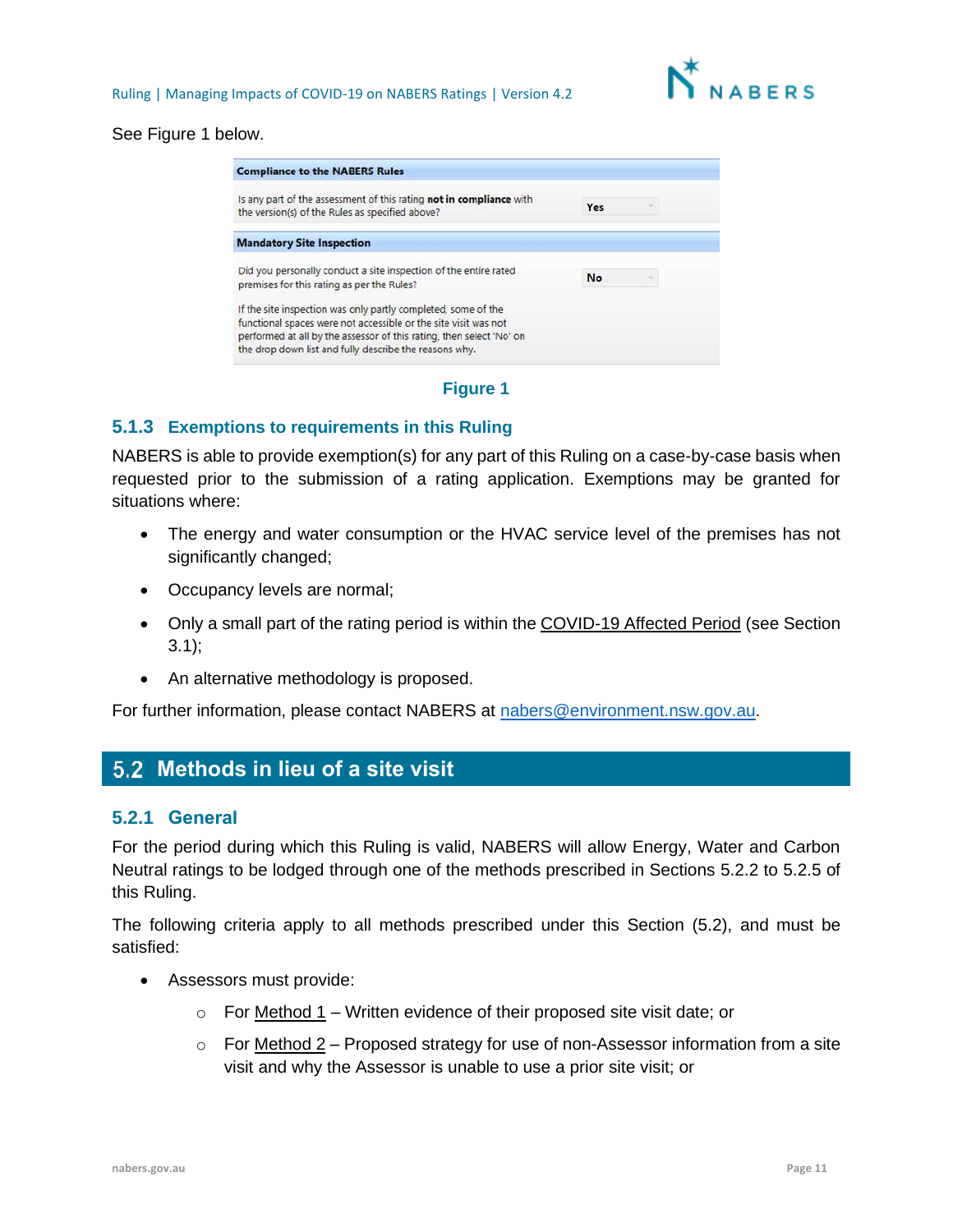

- $\circ$  For Method 3 Proposed strategy for use of conservative inputs and why the Assessor is unable to use a prior site visit or non-Assessor information from a site visit.
- The Assessor is able to provide evidence that the site visit would have occurred during the COVID-19 Affected Period (see Section [3.1\)](#page-3-1); and
- Evidence has been collected to demonstrate that:
	- o An Assessor cannot conduct the site visit component due to either
		- A COVID-19 risk assessment deems a site visit cannot be done in a COVID-19 safe manner; or
		- Travel and access to the premises is limited or unavailable due to government mandated lock-down or border restrictions.

For further guidance on evidence and documentation requirements needed for NABERS approval to use this method, see Section [5.3](#page-13-0) of this Ruling.

#### <span id="page-11-0"></span>**5.2.2 Method 1 – Use of a prior site visit**



Prior written approval from the National Administrator to use Section 5.2.2 is not required.

To use Method 1, Assessors must demonstrate they meet the criteria of Section [5.2.1](#page-10-1) of this Ruling, and provide the following:

- Evidence that the Assessor undertook the prior site visit themselves or is able to obtain a detailed briefing with notes and photos from a previous Assessor; and
- Evidence that the prior site visit relates to the most recent rating and was within the last three years; and
- A proposed strategy to confirm building usage data (such as hours and computer count), as well as any other changes that have occurred from the previous site visit that might impact the rating.

The Assessor must have enough compliant information to conduct the rating in accordance with the Rules.



Method 1 cannot be used for two consecutive NABERS ratings for the same premises. For such scenarios, either Method 2 or Method 3 must be used in lieu of Method 1.

If all of the conditions above cannot be met, a prior site visit cannot be used.

#### **5.2.3 Method 2 – Use of non-Assessor information from a site visit, where a prior site visit cannot be used or is not available**



Prior written approval from the National Administrator to use Section 5.2.3 is not required.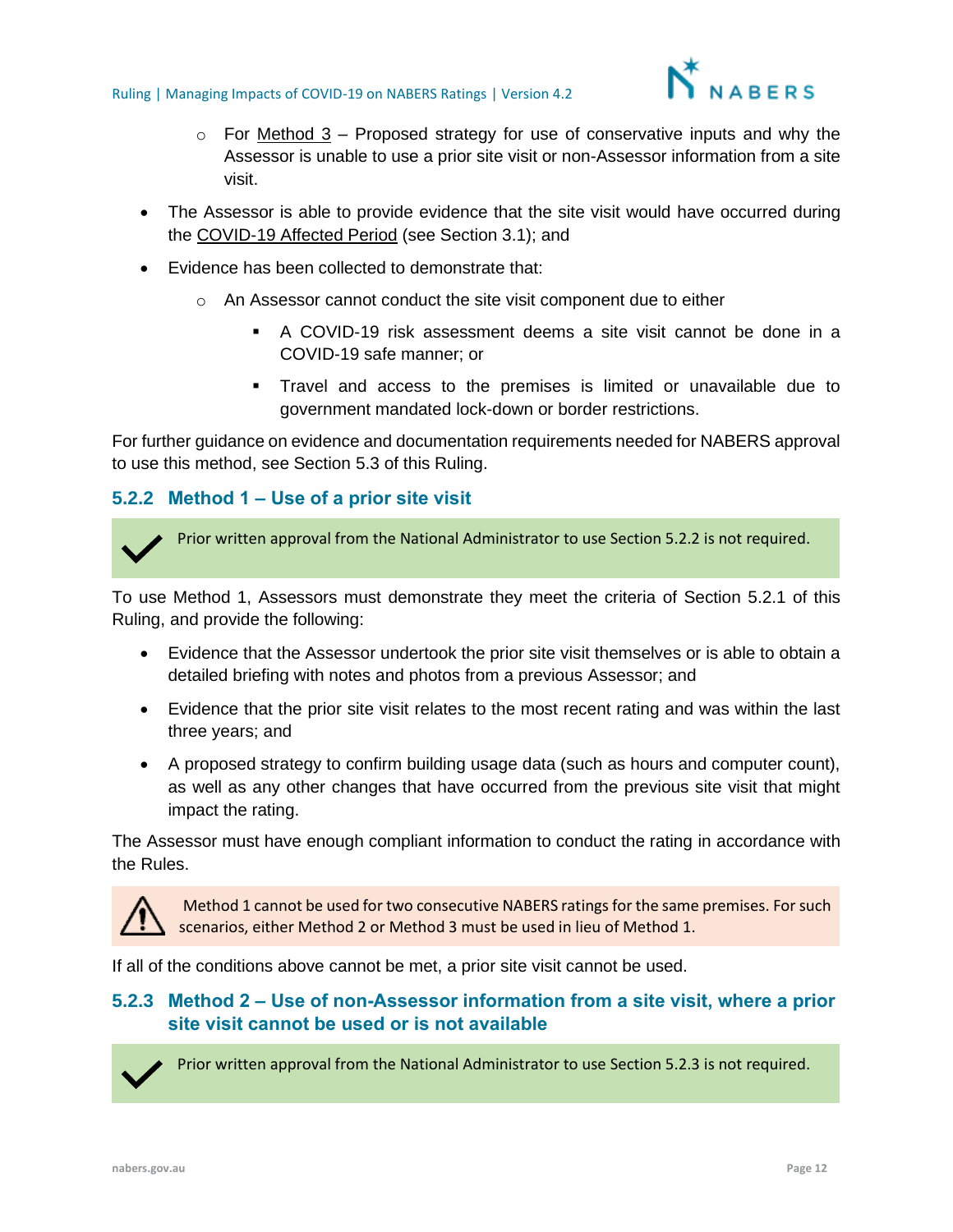

To use Method 2, Assessors must demonstrate they meet the criteria of Section 5.2.1 of this Ruling, and provide the following:

- Evidence that the non-Assessor used for the site visit is familiar with the operation of the building (building or facility managers are preferred non-Assessors); and
- A proposed strategy to conduct the site visit and confirmation of the information gathered from the non-Assessor.

The Assessor must have enough compliant information to conduct the rating in accordance with the Rules.

If all of the conditions above cannot be met, information from a non-Assessor cannot be used.

**Note:** NABERS strongly encourages the use of virtual technology to conduct a site visit through a non-Assessor (e.g. a video-call walk through with a facilities manager). The video can then be retained for Level 2 audits.

#### **5.2.4 Method 3 – Use of conservative inputs where a building or tenancy is in lock-down for access due to COVID-19**



Prior written approval from the National Administrator to use Section 5.2.4 is not required.

To use Method 3, Assessors must demonstrate they meet the criteria of Section 5.2.1 of this Ruling, and provide the following:

- Evidence that information from a non-Assessor cannot be used or is not available; and
- Evidence that:
	- o The building is in lock-down for access due to COVID-19; or
	- $\circ$  The site visit was to be conducted during a government-mandated shutdown of non-essential business; and
- Confirmation that they are able to make conservative allowances for the relevant rating inputs.

If all of the conditions above cannot be met, conservative inputs cannot be used and the rating cannot proceed. If this is the case, the Assessor should contact NABERS for confirmation.

**Example:** Conservative allowances could include the use of default values for computer counts or deeming all car parks to be naturally ventilated in Apartment Building or Shopping Centre ratings.

**Note:** Assessors may refer to Ruling #3 for alternative evidence for computer counts.

#### <span id="page-12-0"></span>**5.2.5 Alternative methodology – Combination of Method 1, Method 2 and/or Method 3**



Prior written approval from the National Administrator to use Section 5.2.5 is required.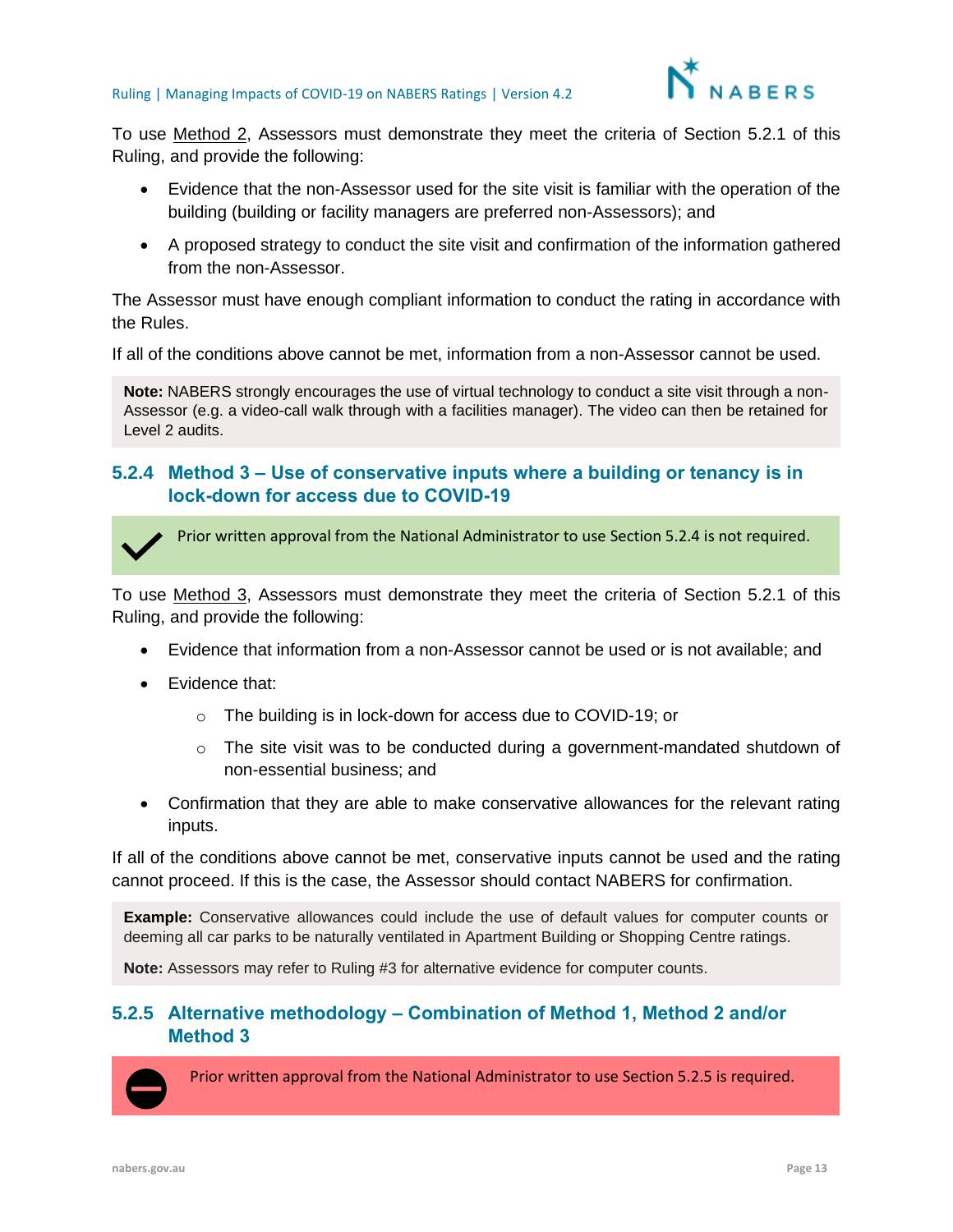

Assessors can use a combination of the methods listed above to demonstrate they meet the criteria of Section 5.2.1 of this Ruling.

Assessors must provide the following:

- Evidence that information from a non-Assessor cannot be used or is not available; and
- Evidence that:
	- o The building is in lock-down for access due to COVID-19; or
	- $\circ$  The site visit was to be conducted during a government-mandated shutdown of non-essential business; and
- Proposal of an alternative methodology that encompasses a combination of Method 1 (Use of a prior site visit), Method 2 (Use of a non-Assessor) and/or Method 3 (Use of conservative inputs).

Assessors must outline their proposed methodology as part of the approval process. For further guidance on evidence and documentation requirements needed for NABERS approval to use this method, see Section [5.3](#page-13-0) of this Ruling.

### <span id="page-13-0"></span>**Evidence and documentation requirements**

Assessors must have the ability to demonstrate through evidence that they can meet the criteria of Section [5.2.1](#page-10-1) of this Ruling. The evidence should look to eliminate any doubt in relation to the Assessor's eligibility to use the respective Ruling and may be demonstrated by a combination of evidence types.

All evidence provided is subject to NABERS' approval and may include (but is not limited to):

- Calendar invites (time-stamped), including their recipients;
- Site visit/travel itinerary for NABERS ratings;
- Written correspondence between Assessors and client/site team/building owner, etc.;
- Travel and accommodation bookings;
- Raised work order(s), invoice(s) or letters of engagement;
- Internal stakeholder communication advising of work-related travel restrictions;
- Previous site visit notes.

In principle, the evidence should demonstrate:

- The parties involved (i.e. the Assessor/Assessor organisation, the client, site management team, etc.);
- The communication that has been established between parties, concerning the draft rating;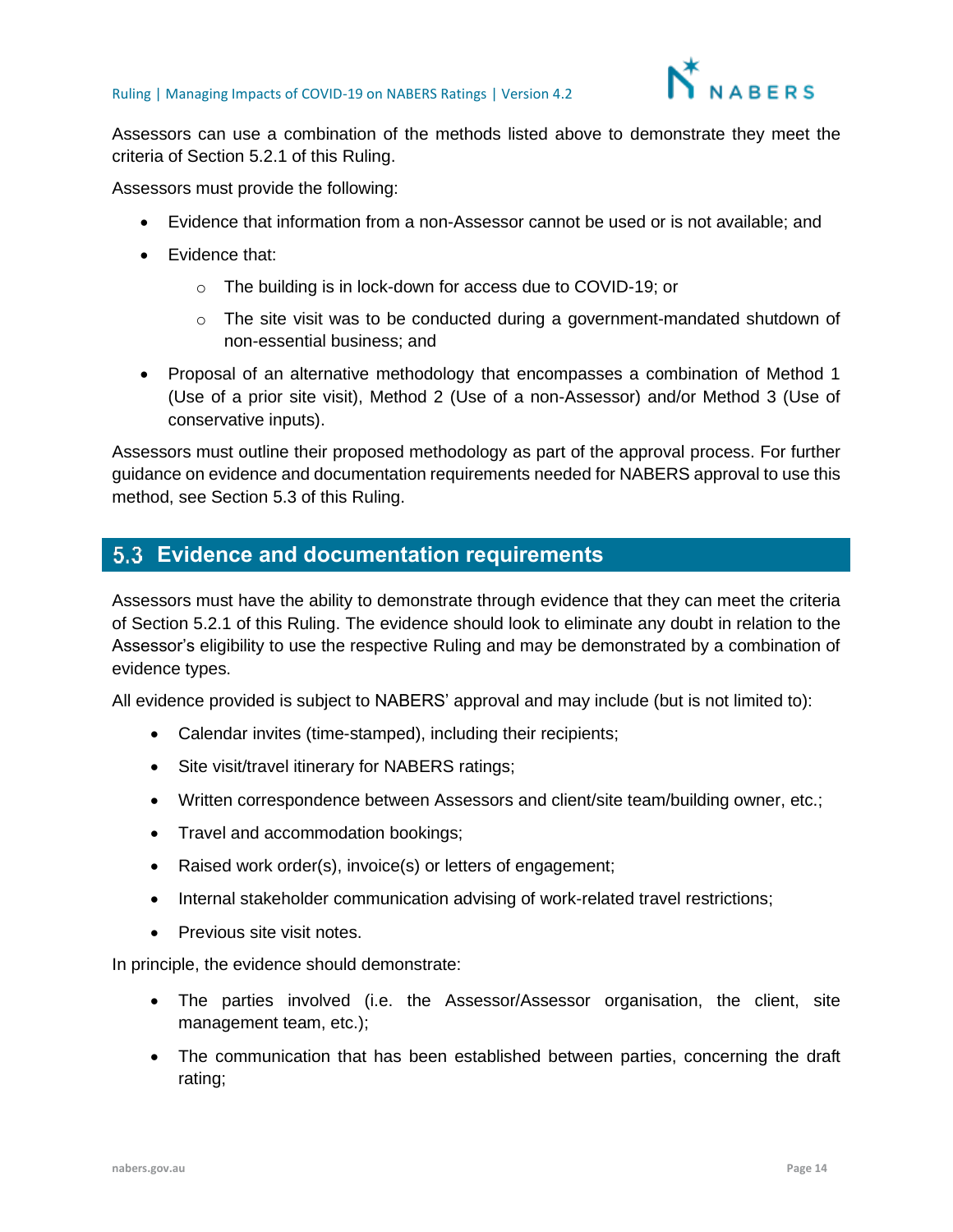

• The key dates (scheduled site visits, rating periods, rating expiry dates, etc.).

In general, the NABERS team will not accept the following:

- Absence of supporting evidence or attachments;
- Illegible screenshots or snapshots;
- Word documents or other editable documents.

Assessors remain responsible for the accuracy of their ratings and must collect and retain all documentation as per the Rules, including any information gathered as part of this Ruling. This must be provided for Level 2 auditing, if required.

NABERS reserves the right to refuse requests on the grounds of inadequate or insufficient evidence.

If an Assessor is uncertain of the evidence type, they should contact NABERS in advance.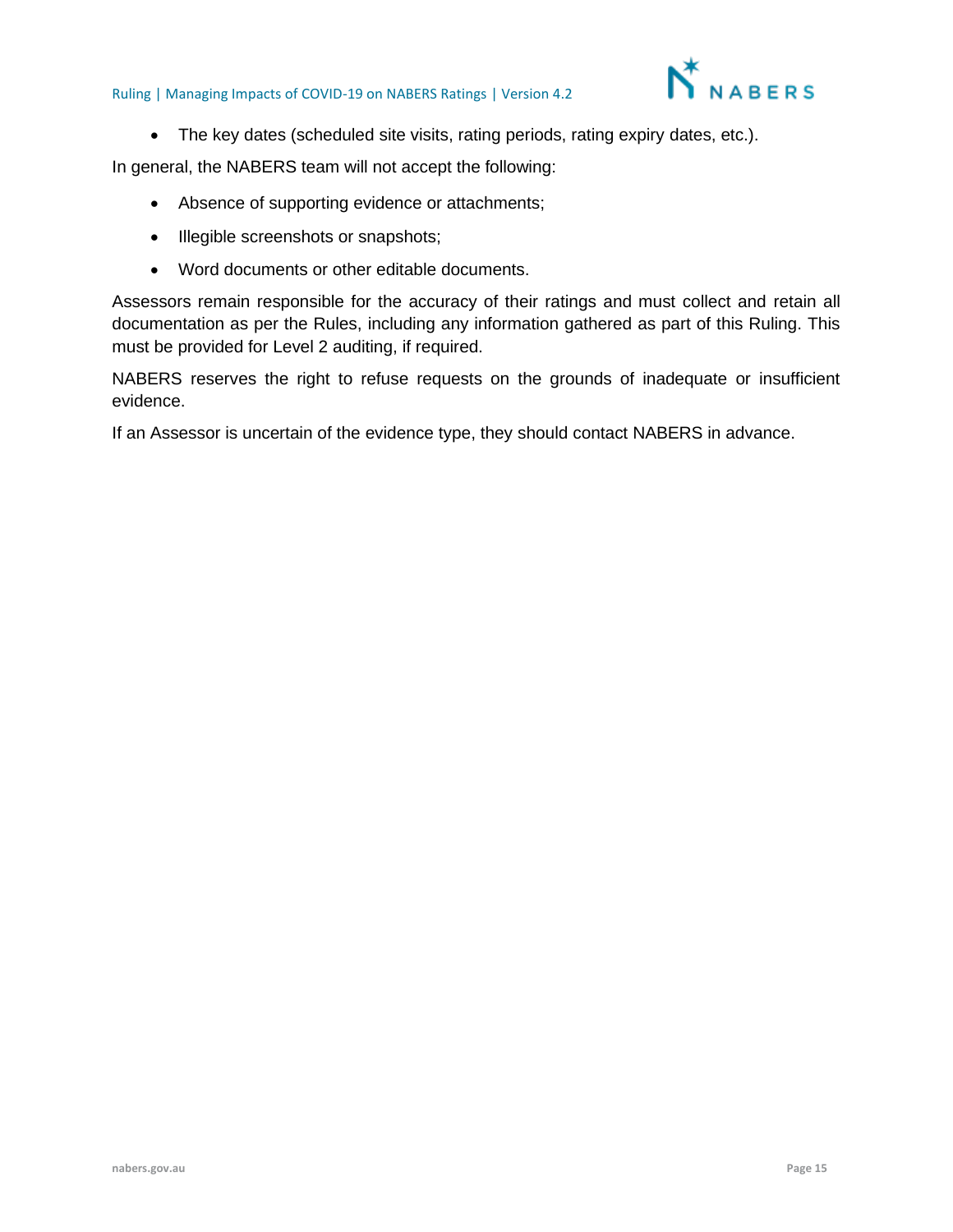

# <span id="page-15-0"></span>6 Ruling #2: Managing the impacts of COVID-19 on site visits for NABERS Waste ratings

## <span id="page-15-1"></span>**Use of this Ruling**

#### **6.1.1 General**

This Ruling is to be used for NABERS Waste ratings.

This Ruling is only valid until the Ruling Expiry Date (see Section [3.1\)](#page-3-1) and is intended to provide additional flexibility around the Rules. NABERS will consider extending the validity of this Ruling, as well as the inclusion of additional provisions, as the situation progresses.



While not every part of this Ruling requires prior approval, it is highly recommended that Assessors contact NABERS to discuss conducting Waste Ratings as early as possible to get the latest updates and information.

#### **6.1.2 Entry into NABERS Rate**

When submitting a rating using this Ruling, please fill out the text box under the Assessor declaration conflict of interest with the following information:

- The Ruling version number; and, if applicable,
- The date that approval to use the Ruling was granted by the NABERS team.

#### **6.1.3 Exemptions to requirements in this Ruling**

NABERS is able to provide exemption(s) for any part of this Ruling on a case-by-case basis when requested, prior to submission of a rating application. Exemptions may be granted for situations where:

- Occupancy levels are not normal;
- Only a small part of the rating period is within the COVID-19 Affected Period (see Section [3.1\)](#page-3-1);
- An alternative methodology is proposed.

For further information, please contact NABERS at [nabers@environment.nsw.gov.au.](mailto:nabers@environment.nsw.gov.au)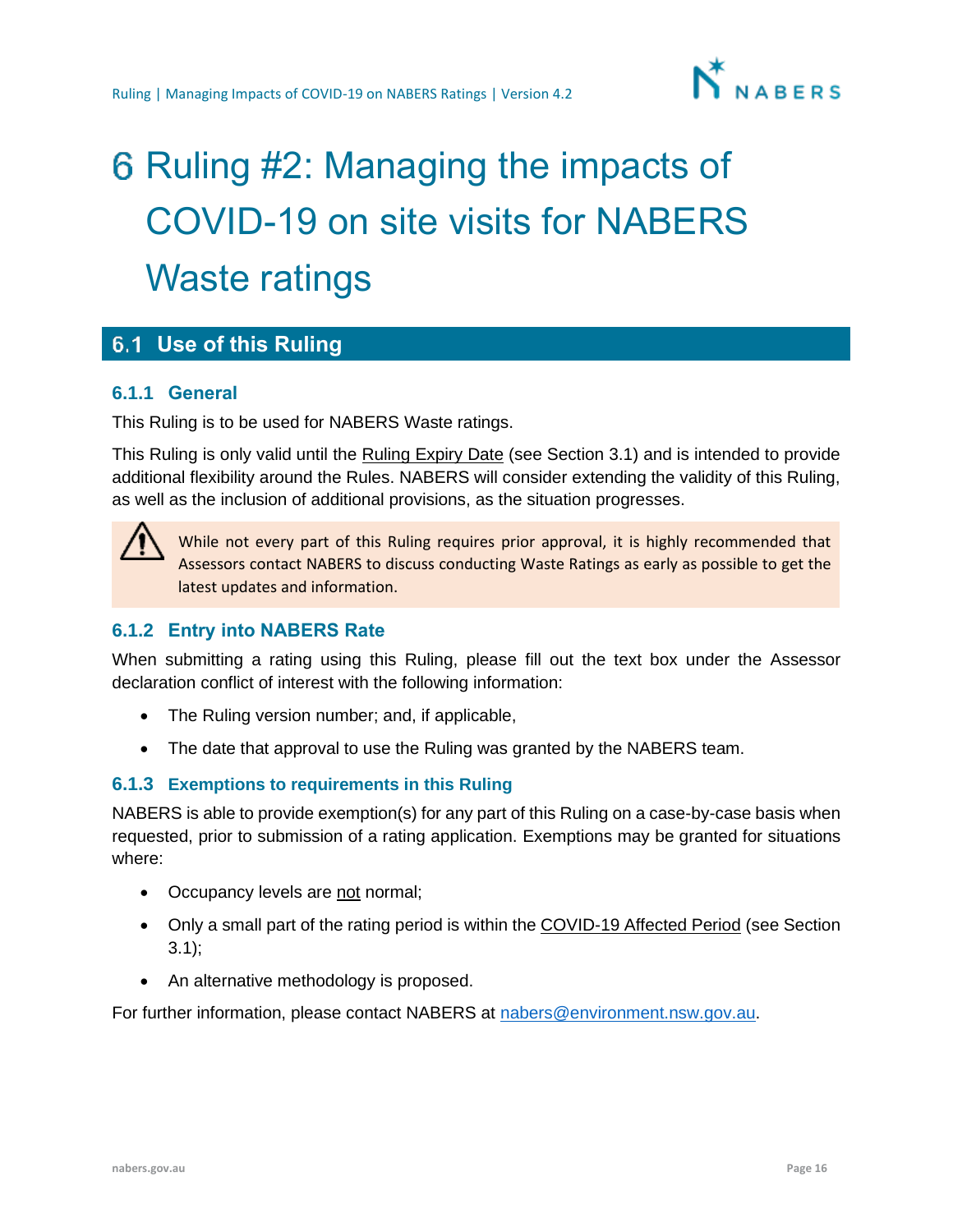

## <span id="page-16-0"></span>**Amended definition of a 'normal operating day'**

Prior written approval from the National Administrator to use Section 6.2 is not required.

Section 5.5.1 of the *NABERS Waste for Offices Rules* (v1.2) defines a 'normal operating day' as "…one where greater than 75 % of the full-time equivalent staff are expected to be present".

NABERS recognises that occupancy within buildings has varied significantly during the COVID-19 Affected Period (Section [3.1\)](#page-3-1). In addition to very low occupancy experience during government-mandated restrictions and shutdowns, business have also placed restrictions on staff levels within their offices to better manage risk.

In order to enable audits to resume more quickly, NABERS is making the following change to staffing requirements:

• For the period during which this Ruling is valid, the requirement of full-time equivalent staff to be present onsite is reduced from 75 % to 50 %.

## <span id="page-16-1"></span>**Extension of rating submission periods**

Prior written approval from the National Administrator is required prior to use of Section 6.3.

Section 8.3 of the *NABERS Waste for Offices Rules* (v1.2) states that Assessors have 120 days from the end of the rating period to lodge the rating. After this date, ratings lodged will have reduced validity.

NABERS recognises that government-mandated restrictions and shutdowns of non-essential businesses have impacted the ability of Assessors to undertake waste audits that reflect the normal operations of a building. To provide certainty to building owners and Assessors, NABERS is making the following change to rating submission requirements:

• For the period during which this Ruling is valid, the audit period and submission period is extended to 180 days from the end of the rating period.

## <span id="page-16-2"></span>**Use of prior rating audit data**

Prior written approval from the National Administrator is required prior to use of Section 6.4.

Section 5.5 of the *NABERS Waste for Offices Rules* (v1.2) states that audits must be conducted either within the rating period or up to 120 days from the end of the rating period.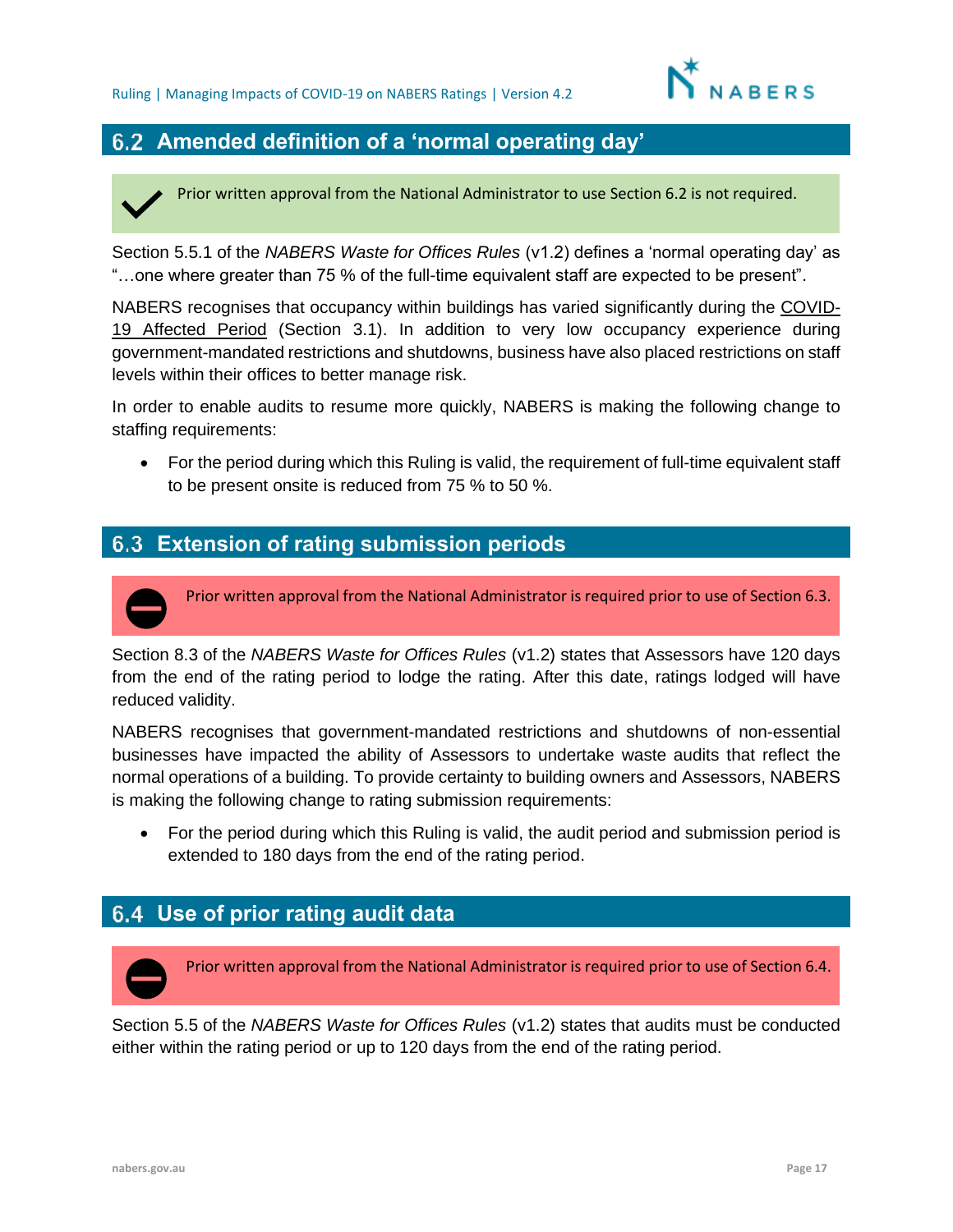

To provide greater flexibility for Assessors conducting NABERS Waste ratings, in addition to the extended audit period granted in Section [6.3,](#page-16-1) NABERS is making the following change to audit data requirements:

- For the period during which this Ruling is valid, Assessors can use the audit data from the site's previous certified rating, provided that the previous audit occurred either:
	- o Within the rating application's rating period; or
	- o No more than 120 days prior to the start of the rating application's rating period (see Figure 2).





## <span id="page-17-0"></span>**Conducting site visits and contamination audits remotely**

Prior written approval from the National Administrator to use Section 6.5 is not required.

#### **6.5.1 General**

Under the current Waste Rules, Waste ratings can occur without a site visit being conducted. In such cases, the rating is assigned the "basic quality" metric for the waste data.

The changing nature of travel restrictions can impact the ability of Assessors to physically attend a site, making site visits and supervising contamination audits difficult, Therefore, NABERS will allow an accredited Assessor to undertake both activities virtually through the use of a non-Assessor for the duration of this Ruling.

#### **6.5.2 Site visits**

Where an accredited Assessor cannot physically conduct a site visit, NABERS will allow a site visit to be conducted virtually using a non-Assessor. When using a non-Assessor, the Assessor must provide the following documentation for L2 audits:

- Evidence that the non-Assessor used for the site visit is familiar with the operation of the building (building or facility managers are preferred non-Assessors);
- Details on how the site visit was conducted and confirmation of the information gathered from the non-Assessor;
- Evidence of enough compliant information to conduct the rating in accordance with the Rules.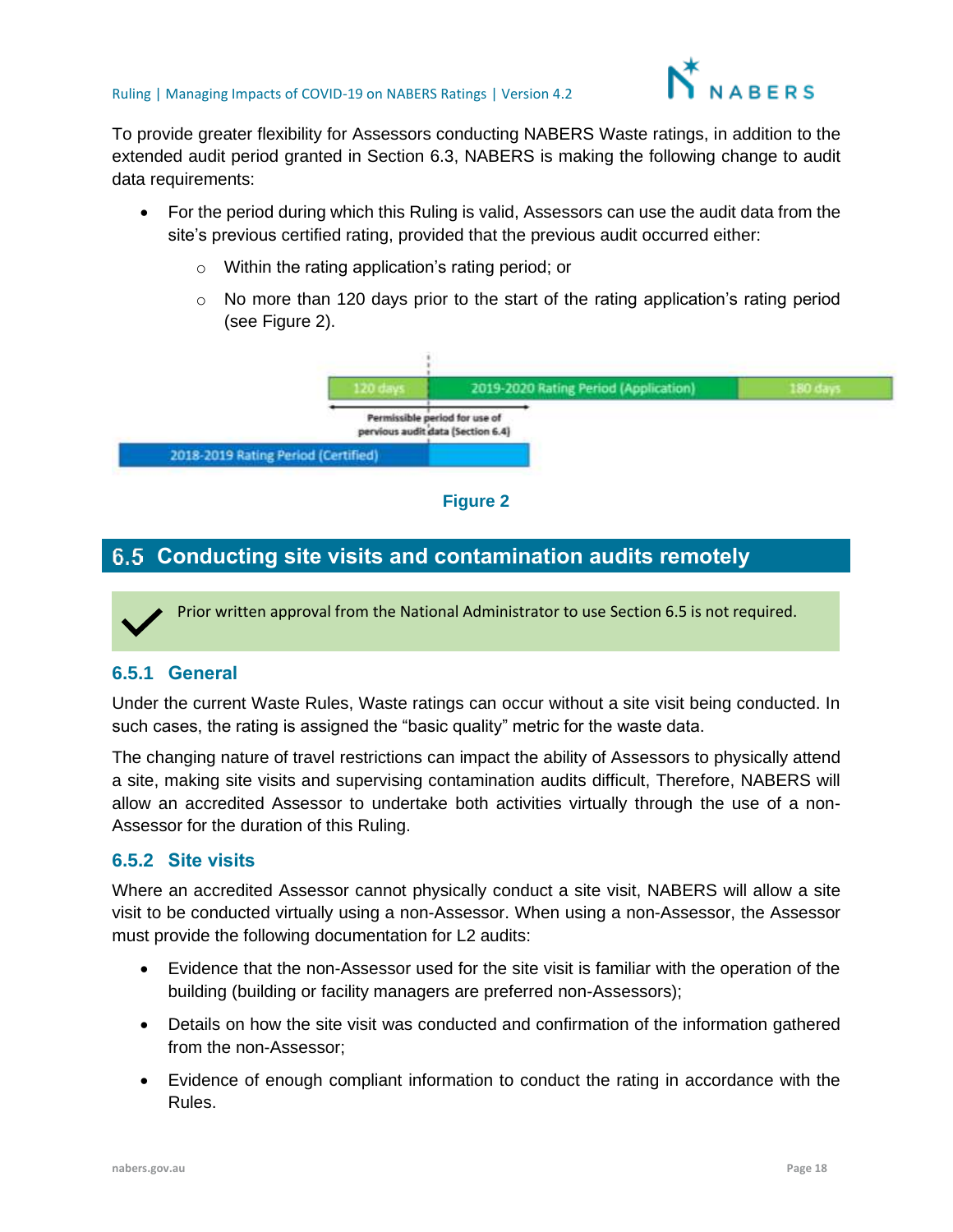

#### **6.5.3 Contamination audits**

Where an accredited Assessor cannot physically be on site for the contamination audit, NABERS will allow the Assessor to supervise the contamination audit conducted by a non-Assessor virtually. When supervising virtually, the Assessor must provide the following documentation for L<sub>2</sub> audits:

- Evidence proving that the contamination audit would have occurred during the COVID-19 Affected Period (see Section [3.1\)](#page-3-1);
- Details on how the Assessor conducted the contamination audit virtually;
- Confirmation that the contamination audit was conducted in a COVID-19 safe manner.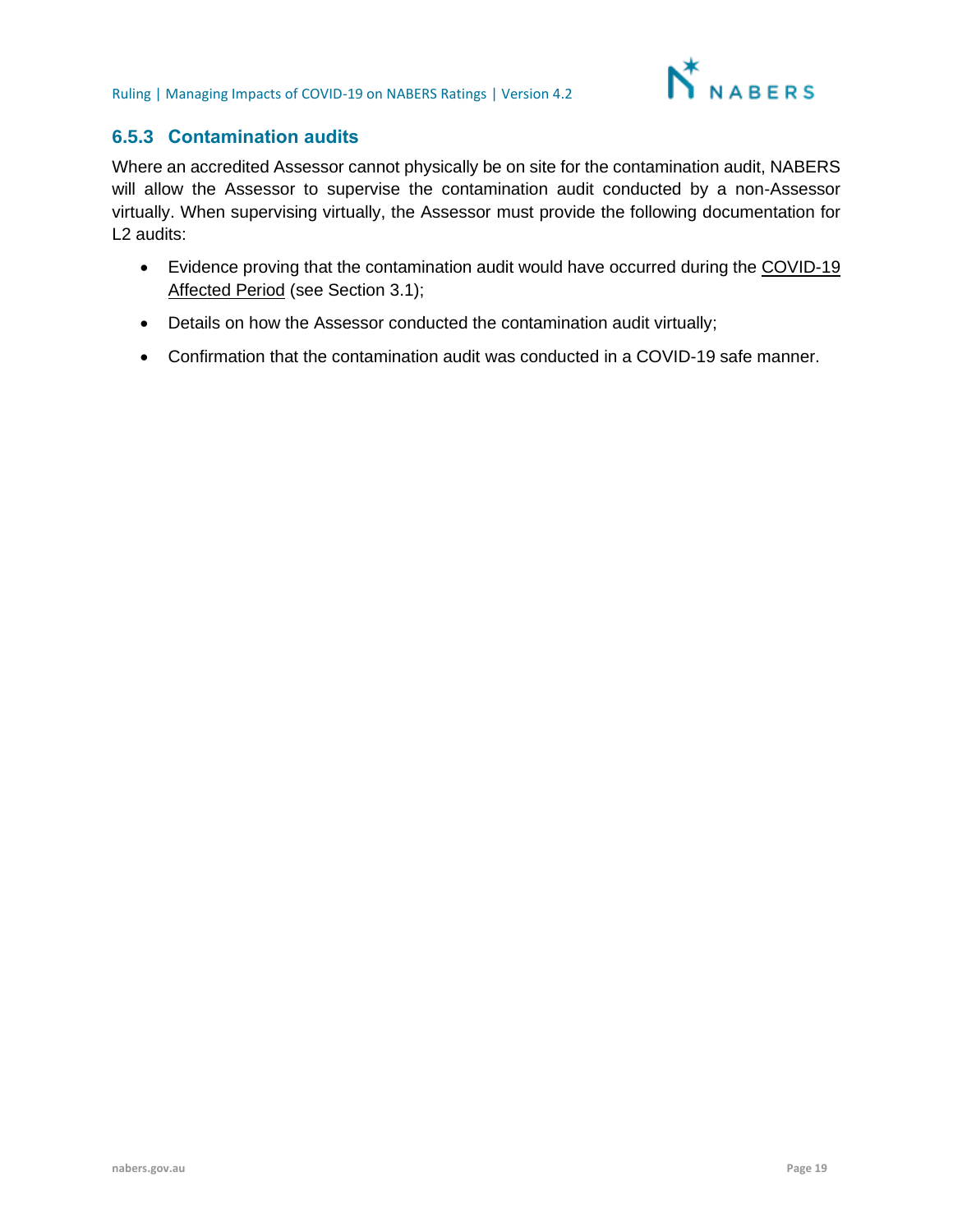

## <span id="page-19-0"></span>7 Ruling #3: Managing the impacts of COVID-19 on NABERS Energy and Water for Office Buildings ratings

## <span id="page-19-1"></span>**Use of this Ruling**

#### **7.1.1 General**

This Ruling is to be used for NABERS Energy and Water for Offices ratings.

This Ruling is only valid until the Ruling Expiry Date (see Section [3.1\)](#page-3-1) and is intended to provide additional flexibility around the Rules. NABERS will consider extending the validity of this Ruling, as well as the inclusion of additional provisions, as the situation progresses.

#### **7.1.2 Entry into NABERS Rate**

When submitting a rating using this Ruling, please select:

• "Yes" to the question under "*Compliance with the NABERS Rules*" and fill out the text box with the Ruling version number and date that approval to use the Ruling was granted by the NABERS team.

See Figure 3 below.



#### **Figure 3**

#### **7.1.3 Exemptions to requirements in this Ruling**

NABERS is able to provide exemption(s) for any part of this Ruling on a case-by-case basis when requested prior to submission of a rating application. Exemptions may be granted for situations where:

- The energy and water consumption or the HVAC service level of the premises has not significantly changed;
- Occupancy levels are normal;
- Only a small part of the rating period is within the COVID-19 Affected Period (see Section [3.1\)](#page-3-1);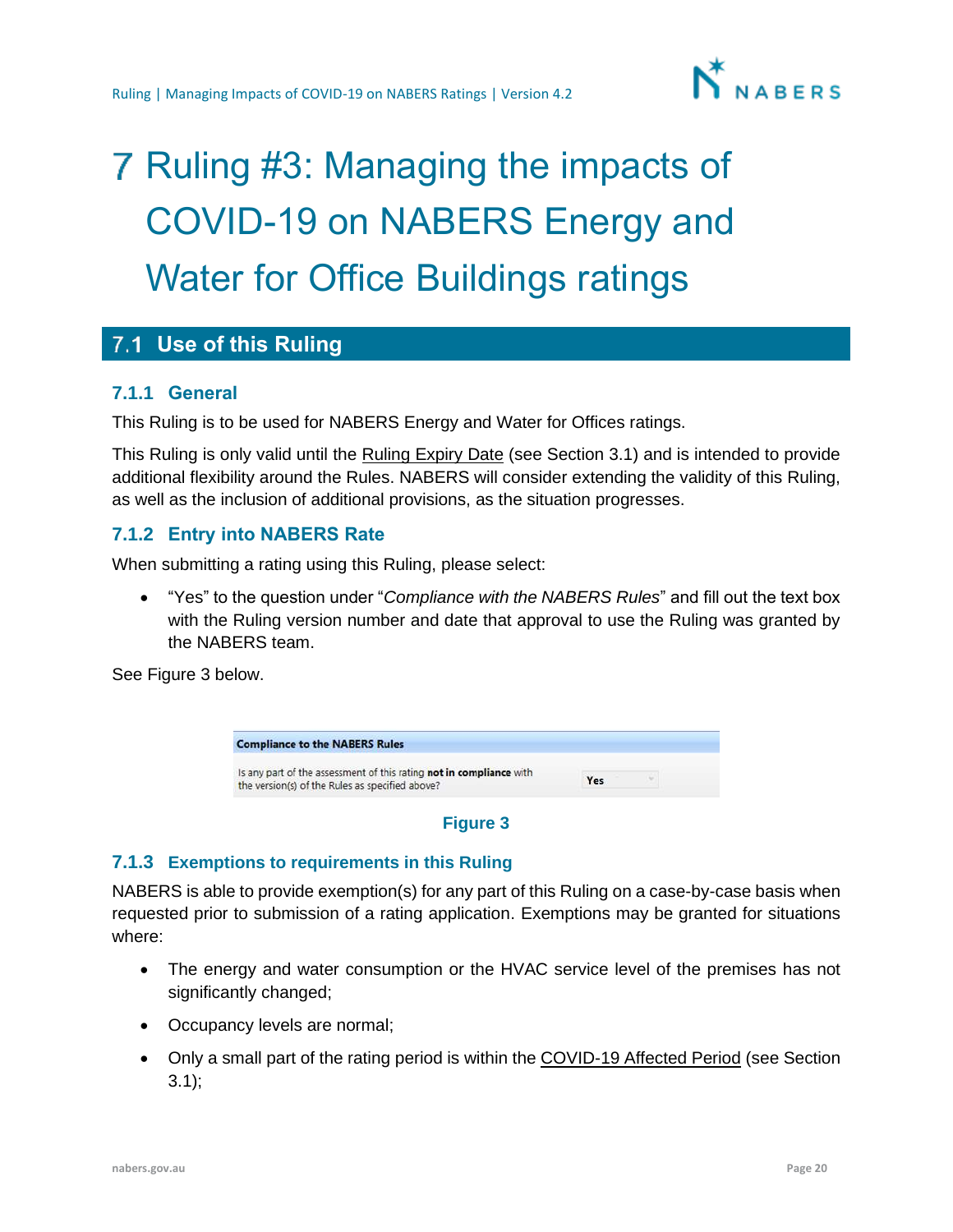

• Where an alternative methodology is proposed.

For further information, please contact NABERS at [nabers@environment.nsw.gov.au.](mailto:nabers@environment.nsw.gov.au)

## <span id="page-20-0"></span>**Method 4 – Computer Counts where buildings have low occupancy due to COVID-19**

#### <span id="page-20-2"></span>**7.2.1 Scope**

Prior written approval from the National Administrator is required prior to use of Section 7.2.

For the period during which this Ruling is valid, NABERS will allow Assessors to use an alternative methodology (Section [7.2.2\)](#page-20-1) for counting computers in situations where the standard Computer Count method or use the default value is not appropriate. This applies to Whole Building and Tenancy ratings.

Prior to use of this method, the following evidence must be given:

- Evidence of very low occupancy in the building, and that this very low occupancy is directly related to COVID-19 and not due to any other reason;
- Evidence that the Computer Count has or would have occurred during the COVID-19 Affected Period (see Section [3.1\)](#page-3-1);
- Evidence that this period of very low occupancy has impacted the ability of the Computer Counts to accurately represent the rating period.

**Note:** Evidence of very low occupancy can be confirmed by the tenant or building owner.

#### <span id="page-20-1"></span>**7.2.2 Method**

Where it can be demonstrated that they have met the requirements of Section [7.2.1](#page-20-2) of this Ruling, Assessors can propose an alternative methodology or evidence, in lieu of the normal Computer Count methodology, as per the Rules.

Assessors must provide the following when seeking approval to use this method:

- Evidence that the default value for the Computer Count is not appropriate for use; and
- Evidence as to why conducting a standard Computer Count in line with the NABERS Rules is not appropriate; and
- An alternative methodology for counting computers or evidence of the number of computers.

The use of this Ruling is at the discretion of NABERS and will depend on the robustness of the alternative method proposed by the Assessor. NABERS will assess whether the alternative evidence for Computer Count provides a fair representation of the number of computers in the rated period.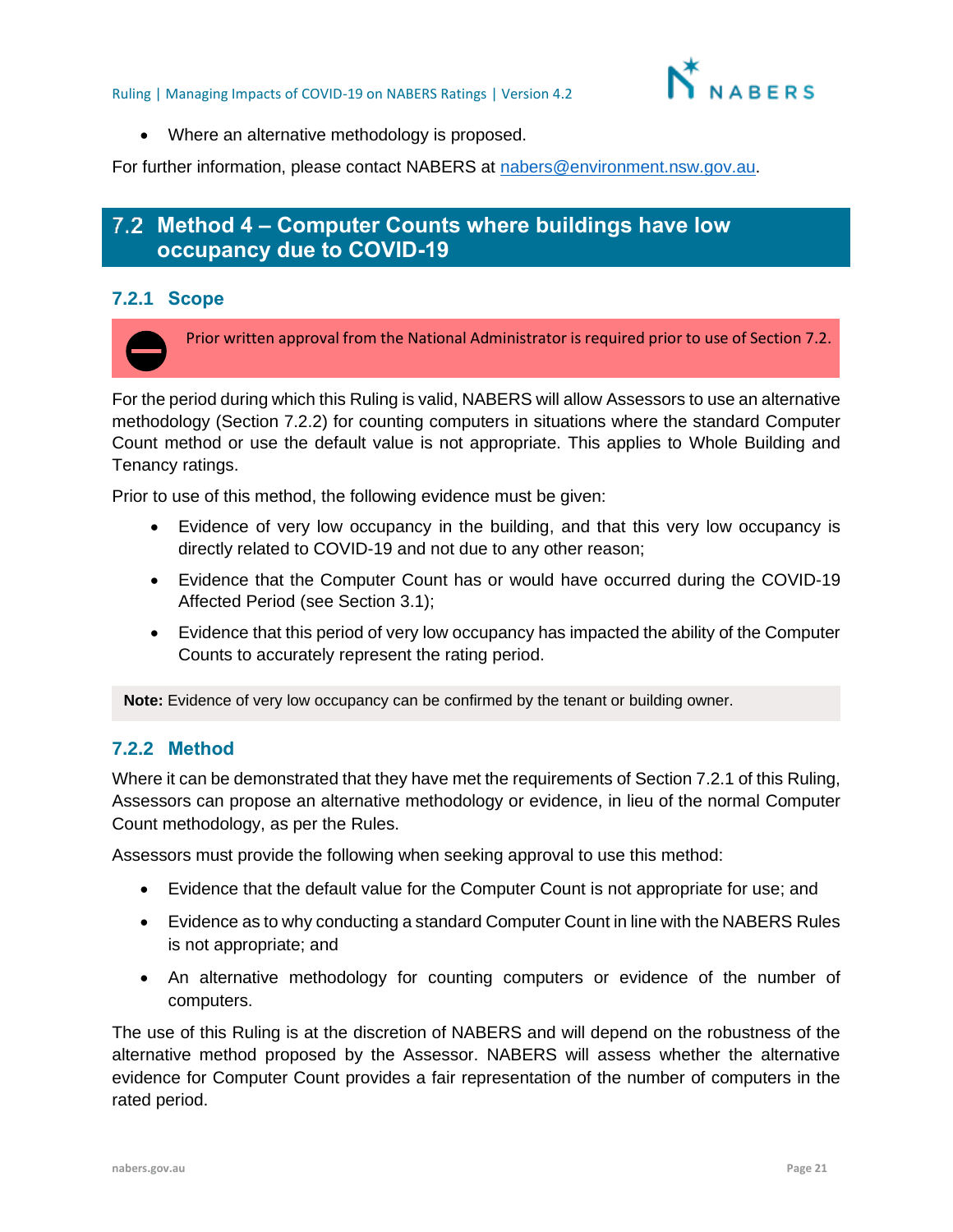

If all of the conditions above cannot be met, this method for Computer Count cannot be used.

For further guidance on evidence and documentation requirements needed for NABERS approval to use this method, see Section [7.5](#page-24-0) of this Ruling.

**Note 1:** Evidence of why the default Computer Count is not appropriate could include evidence of an unreasonable impact on the star rating.

**Note 2:** Alternative evidence of the number of computers could include a combination of:

- Computer Count from the previous rating;
- **•** Photos or video from a virtual site tour;
- Confirmation from the tenant that the figures for this rated period are similar; and/or
- Office floor plans or recent furniture audits.

## <span id="page-21-0"></span>**Method 5 – Use of Tenant Occupancy Surveys where buildings have been heavily vacated due to COVID-19**



<span id="page-21-2"></span>Prior written approval from the National Administrator to use Section 7.3 is not required.

#### **7.3.1 Scope**

For the period during which this Ruling is valid, NABERS will allow Whole Building and Tenancy ratings to be lodged using the method prescribed in Section [7.3.2.](#page-21-1)

Prior to use of this method, the following evidence must be given:

- Evidence of very low occupancy in the building, and that this very low occupancy is directly related to COVID-19 and not due to any other reason;
- Evidence that the Tenant Occupancy Survey has or would have occurred during the COVID-19 Affected Period (see Section [3.1\)](#page-3-1);
- Evidence that this period of very low occupancy has impacted the ability of the Tenancy Occupancy Surveys to accurately represent the rating period.

**Note:** Evidence of very low occupancy can be confirmed by the tenant or building owner.

#### <span id="page-21-1"></span>**7.3.2 Method**

Assessors must demonstrate that they have met the requirements of Section [0](#page-21-2) of this Ruling, and provide the following:

- Evidence that a valid OTA is available; and
- Evidence that shows:
	- o Current occupancy patterns are not representative of the rated hours; or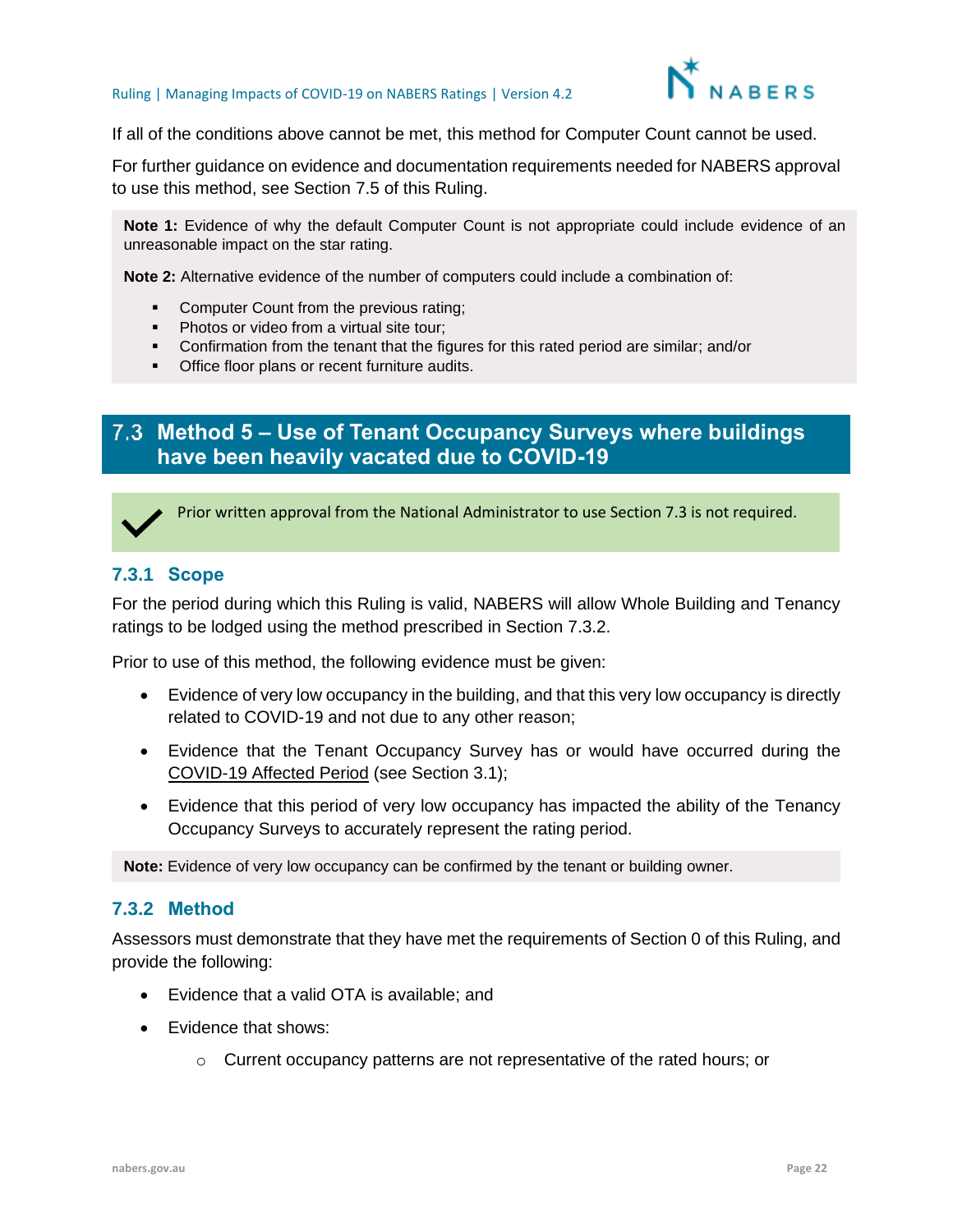

 $\circ$  A valid TOS could not be sourced due to occupancy failing to meet the required minimum 20 % occupancy threshold.

If the conditions above are met, NABERS will allow Energy for Whole Building and Tenancy ratings to be lodged using the following, in lieu of a Tenant Occupancy Survey:

• **OTA Hours minus 5** – see *NABERS Rules – Energy and Water for Offices* (v4.1): Section 5.3.2.1, Step 4 "OTA Hours correction for Tenancy and Whole building ratings."

If all of the conditions above cannot be met, this Ruling cannot be used.

For further guidance on evidence and documentation requirements needed for NABERS approval to use this method, see Section [7.5](#page-24-0) of this Ruling.

## <span id="page-22-0"></span>**Changes to a premises' levels of service for comfort conditions and Owner Tenant Agreements**

#### **7.4.1 General**

NABERS recognises that a space which is leased and has low or no occupancy due to COVID-19 is still considered occupied. This means that the definitions of 'occupied' and 'ready for occupation' may not be applied in the same way during the COVID-19 period.

It is also recognised that premises owners and managers will look to reduce energy and water consumption while occupancy is at lower than expected levels due to COVID-19. Such actions include adjusting BMS schedules, switching to 'on request' servicing and shutting down floors known to be unoccupied.

NABERS is supportive of these actions, and as an overarching principle during these unusual times, NABERS believes that buildings should be run in the most energy efficient way possible, as long as it is safe to do so.

#### **7.4.2 Determining Core Hours during the COVID-19 period**

For the period during which this Ruling is valid, Core Hours from prior to the COVID-19 Affected Period (see Section [3.1\)](#page-3-1) should be applied to the whole rating period, regardless of the servicing arrangements during the COVID-19 Affected Period, if the following applies:

- A current lease is in place; and
- It is expected that the tenant will return once the COVID-19 restrictions are relaxed.

Core Hours are those determined using the OTA method in accordance with the *NABERS Rules – Energy and Water for Offices* (v4.1).

During the COVID-19 Affected Period, AHAC hours should continue to be specific to those days that AHAC was requested by tenants (i.e. AHAC hours do not overlap with the Core Hours of the COVID-19 Affected Period). Evidence of these should be in compliance with the existing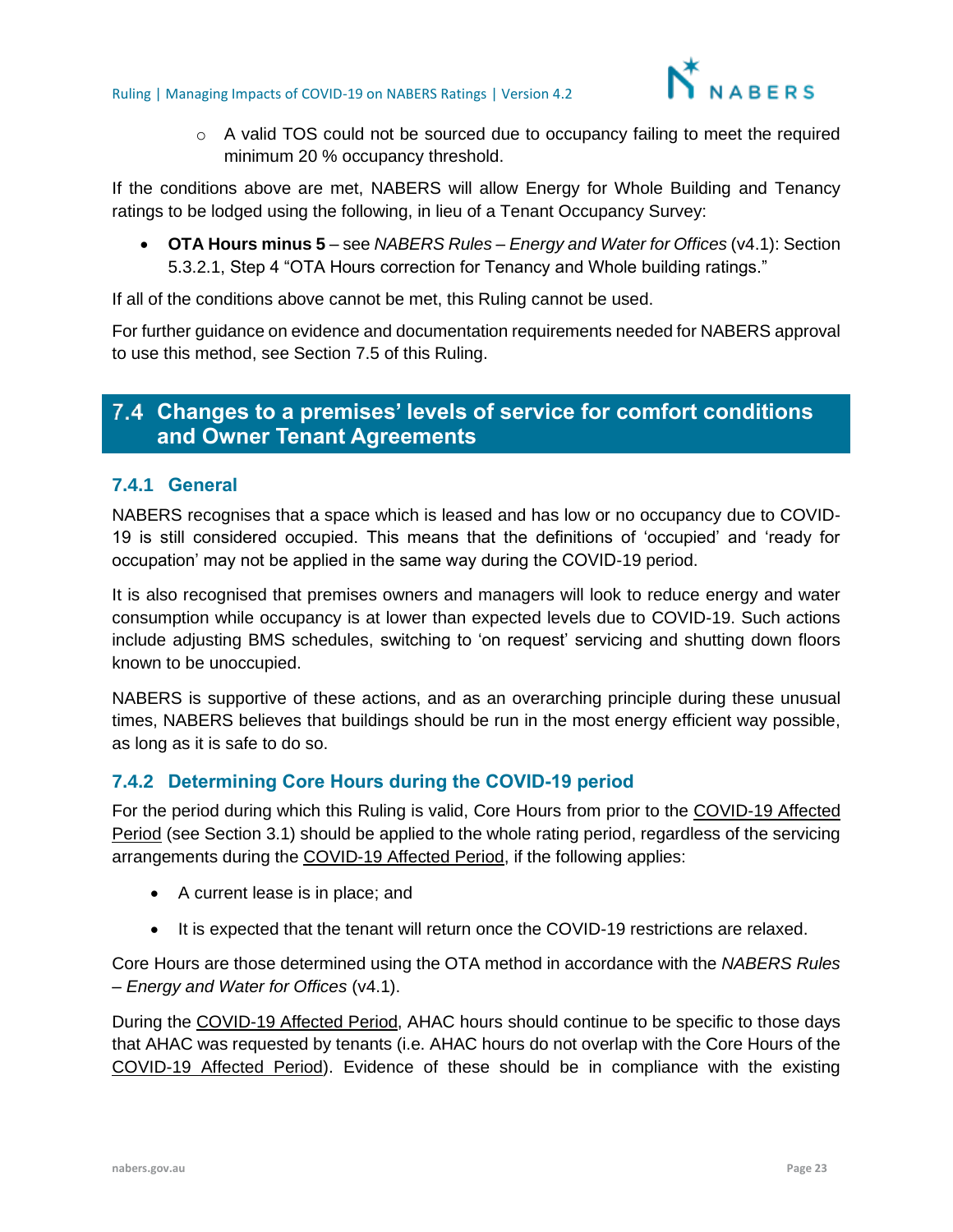

requirements as per Section 5.3.3 *AHAC: after-hours air conditioning requests* of the *NABERS Rules – Energy and Water for Offices* (v4.1).

**Note:** If the Core Hours have changed, it is permitted to use Core Hours from prior to the COVID-19 Affected Period. AHAC from prior to the COVID-19 period should not, however, be applied to the COVID-19 Affected Period.

Assessors are still expected to retain documentary evidence of any agreement to change the level of service provided to tenants during the COVID-19 period to show that the space has been operated safely. This documentation may take the form of—

- an addendum to an existing lease agreement, or
- formal written correspondence, or
- an email between parties with agreement.

If there is no agreement which covers this period and the level of Base Building services have changed due to low occupancy, see Section [7.4.3.](#page-23-0)

No prior approval is required to meet the requirements of this Section 7.4.2 when documentary evidence of an agreement to change the level of service provided to tenants exists.

#### <span id="page-23-0"></span>**7.4.3 Situations where there is no agreement to alter service levels**



To ensure the details within the signed statement are sufficient, written approval from the National Administrator is required prior to use of Section 7.4.

If no agreement exists between the premises owner and the tenant to alter service levels, Assessors must provide a signed statement to show that the space was operated safely.

The signed statement must include the following:

- What the previous level of service for comfort conditions was;
- A general description of the current level of service for comfort conditions. This does not need to be a specific response for each location or point in time;
- Which spaces are affected by the altered level of service for comfort conditions. This may simply be the whole building, or may be designated to specific areas;
- Why an agreement could not be made to change the levels of service for comfort conditions;
- A general description of how the space was kept safe for occupants throughout the period.

The statement must be signed by a party both familiar with and responsible for the management of the building. This could be a premises owner, building manager, facilities manager or portfolio asset manager.

An example of this statement is given in [Appendix A.](#page-39-0)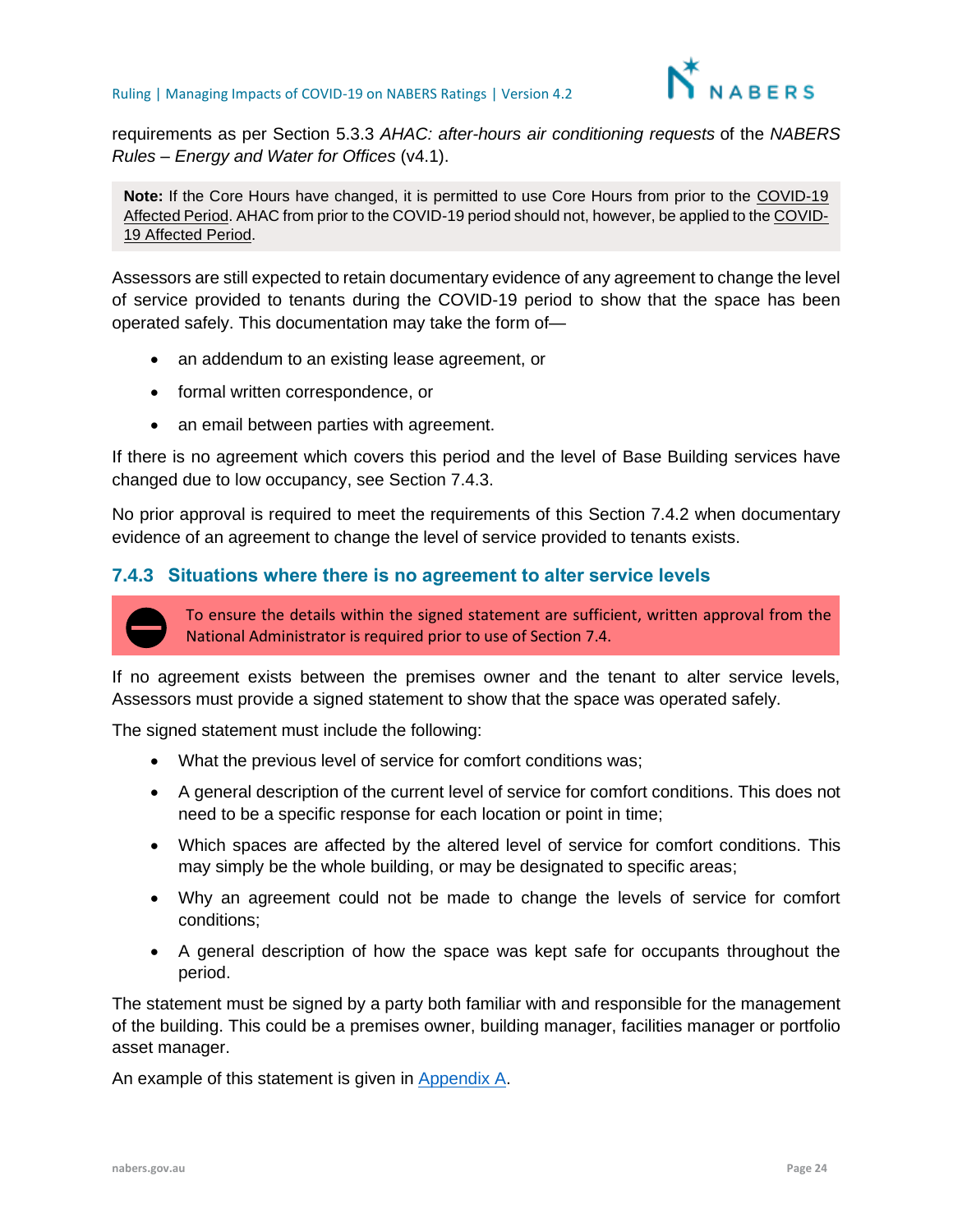

**Note:** A single statement may be made to apply to a portfolio of properties, provided the statement can present the information outlined above. For further information, contact NABERS at [nabers@environment.nsw.gov.au.](mailto:nabers@environment.nsw.gov.au)

## <span id="page-24-0"></span>**Evidence and documentation requirements**

Assessors must have the ability to demonstrate that they can meet the evidence requirements of Sections [7.2,](#page-20-0) [7.3](#page-21-0) or [7.4](#page-22-0) of this Ruling. The evidence should eliminate any doubt in relation to the Assessor's eligibility to use the respective Ruling. A combination of evidence types may be given.

Evidence used under Ruling #1 may also be used to demonstrate eligibility under Ruling #3.

All evidence provided is subject to NABERS' approval and may include (but is not limited to):

- Written correspondence between Assessors and client/site team/building owner, etc;
- Photos and video recordings, including recordings from virtual site tours;
- Office floor plans;
- Reverse calculator data inputs and star rating results;
- Previous site visit notes.

In general, the NABERS team will not accept the following:

- Absence of supporting evidence or attachments;
- Illegible screenshots or snapshots;
- Word documents or other editable documents.

Assessors remain responsible for the accuracy of their ratings and must collect and retain all documentation as per the Rules, including any information gathered as part of this Ruling. This must be provided for Level 2 auditing, if required.

NABERS reserves the right to refuse requests on the grounds of inadequate or insufficient evidence.

If an Assessor is uncertain of the evidence type, they should contact NABERS in advance.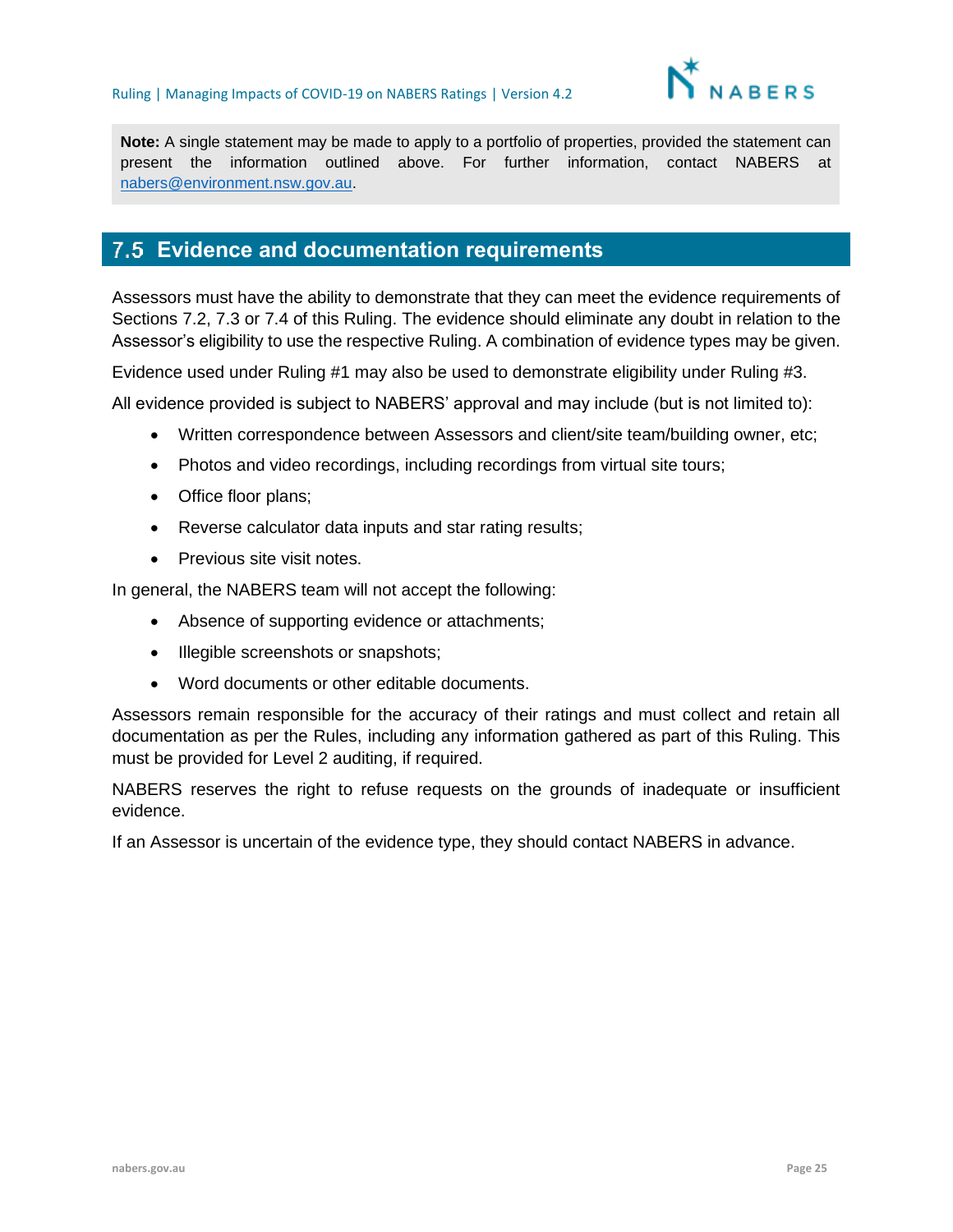

# <span id="page-25-0"></span>8 Ruling #4: Managing impacts of COVID-19 on spot measurements for NABERS Indoor Environment ratings

## <span id="page-25-1"></span>**Use of this Ruling**

#### **8.1.1 General**

This Ruling is to be used for NABERS Indoor Environment ratings where:

- A building or tenancy has very low occupancy due to COVID-19; or
- A spot measurement was proposed to be conducted during the COVID-19 Affected Period (see Section [3.1\)](#page-3-1) , and the spot measurement cannot be conducted due to the following:
	- o Another accredited Assessor cannot be engaged due to availability; or
	- $\circ$  The risk of the site visit is deemed to be too high by an accredited Assessor or Assessor organisation; or
	- o The building is in lock-down, and access to the building has been limited; or
	- $\circ$  The visit was to be conducted during a government-mandated shutdown of nonessential business.

This Ruling is only valid until the Ruling Expiry Date (see Section [3.1\)](#page-3-1) and is intended to provide additional flexibility around the Rules. NABERS will consider extending the validity of this Ruling, as well as the inclusion of additional provisions, as the situation progresses.

Where access cannot be obtained for a spot measurement, Assessors should delay the application for an Indoor Environment rating until access is granted to the premises.

For evidence and documentation requirements, see Section [8.5.](#page-34-0) Additional guidance can also be found in Section [5.3.](#page-13-0)

#### **8.1.2 Entry into NABERS Rate**

When submitting a rating using this Ruling, please select:

- "Yes" to the question under "*Compliance with the NABERS Rules*" and fill out the text box with the Ruling version number and date that approval to use the Ruling was granted by the NABERS team;
- (If applicable) "No" to the question under "*Mandatory Site Inspections*" and fill out the text box with the version number of the Ruling and method(s) used.

See Figure 4 below.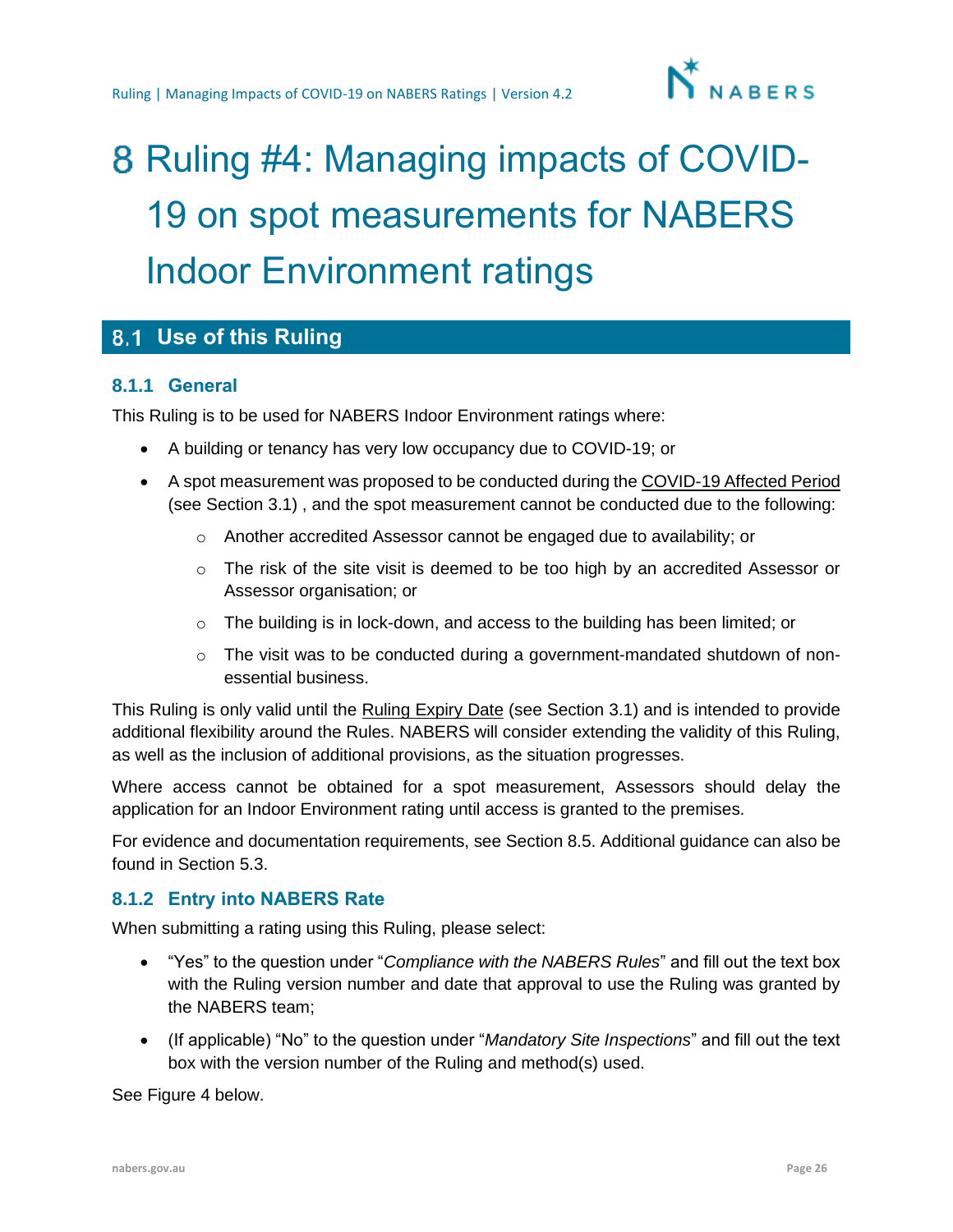

| <b>Compliance to the NABERS Rules</b>                                                                                          |           |  |
|--------------------------------------------------------------------------------------------------------------------------------|-----------|--|
| Is any part of the assessment of this rating not in compliance with<br>the version(s) of the Rules as specified above?         | Yes       |  |
| <b>Mandatory Site Inspection</b>                                                                                               |           |  |
| Did you personally conduct a site inspection of the entire rated<br>premises for this rating as per the Rules?                 | <b>No</b> |  |
| If the site inspection was only partly completed, some of the                                                                  |           |  |
| functional spaces were not accessible or the site visit was not                                                                |           |  |
| performed at all by the assessor of this rating, then select 'No' on<br>the drop down list and fully describe the reasons why. |           |  |



#### **8.1.3 Exemptions to requirements in this Ruling**

NABERS is able to provide exemption(s) for any part of this Ruling on a case-by-case basis when requested prior to submission of a rating application. Exemptions may be granted for situations where:

- The energy and water consumption or the HVAC service level of the premises has not significantly changed;
- Occupancy levels are normal;
- Only a small part of the rating period is within the COVID-19 Affected Period (see Section  $3.1$ :
- An alternative methodology is proposed.

For further information, please contact NABERS at [nabers@environment.nsw.gov.au.](mailto:nabers@environment.nsw.gov.au)

## <span id="page-26-0"></span>**Method 6 – Use of a non-Assessor to undertake spot measurements for a site visit**



Prior written approval from the National Administrator to use Section 8.2 is not required.

For the period during which this Ruling is valid, NABERS will allow Indoor Environment ratings to be lodged using spot measurements and evidence from a suitable non-Assessor.

Examples of suitable non-Assessors include qualified engineers or indoor environment professionals with any of the following certifications or qualifications:

- Certified Air Quality Professional (CAQP) | CASANZ
- Council-Certified Indoor Environmentalist (CIE/C) | IAQA
- Certified Occupational Hygienist (COG) | AIOH
- Engineer listed in the National Engineering Register (NERG) | EA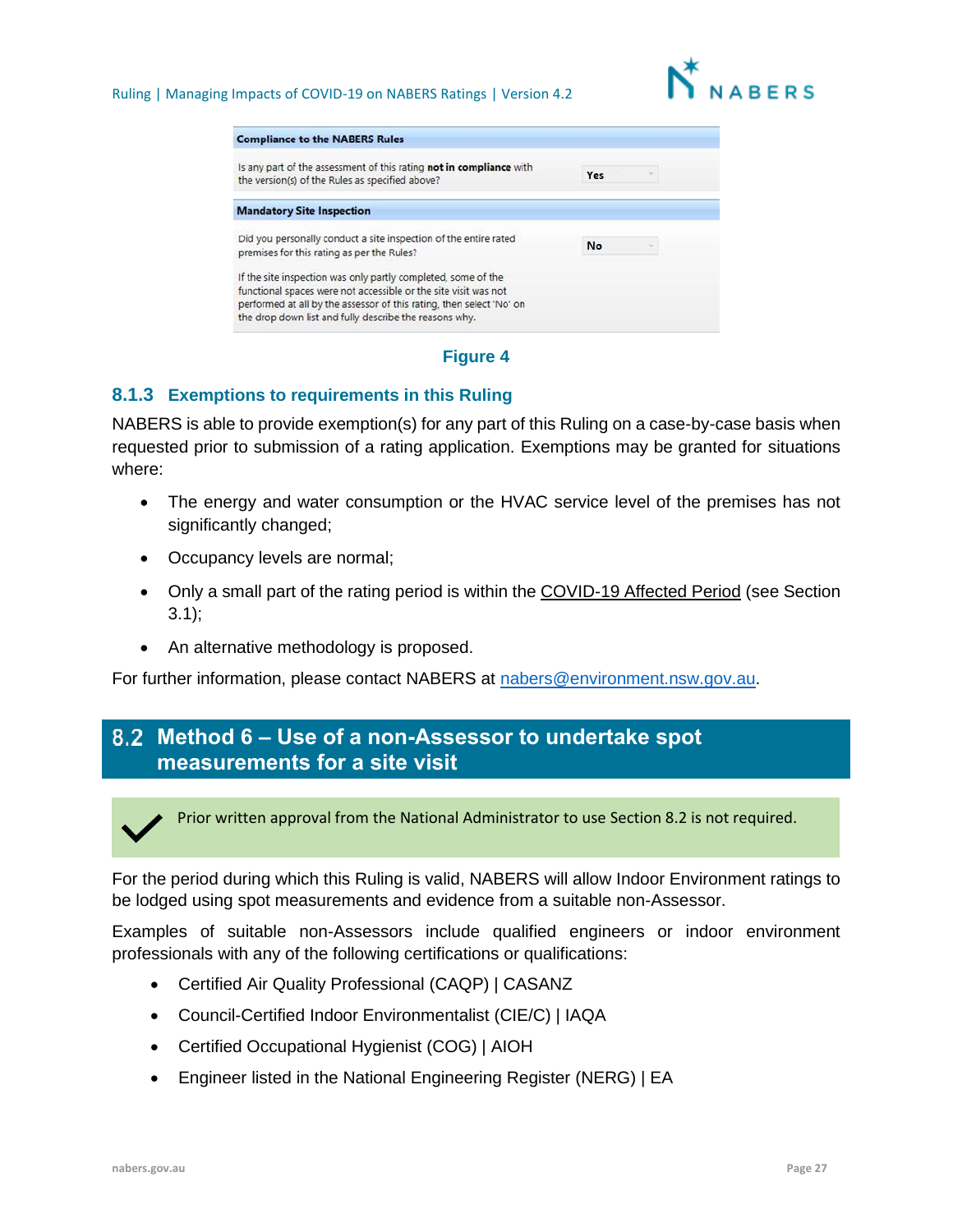

Assessors must demonstrate they meet the criteria in Section [8.1](#page-25-1) of this Ruling, and provide the following:

- Evidence that either:
	- o Another accredited Assessor is not available; or,
	- $\circ$  The Assessor is not able to access the site because the risk of a site visit has been deemed to be too high by an accredited Assessor or Assessor organisation; or,
	- $\circ$  The building is in lock-down, and access to the building has been limited; or
	- $\circ$  The spot measurement was to be conducted during the government-mandated shutdown of non-essential business, starting 23 March 2020.
- Evidence that the engaged non-Assessor is familiar with the operation of the building (other Indoor Environment Professionals, such as those provided in the suitable non-Assessors list above, are preferred); and
- Evidence that the non-Assessor uses appropriate real-time monitoring and air sampling equipment which meets the minimum equipment specifications in accordance with the *Indoor Environment for Offices Rules* (v1.0) (Section 11.5, *Appendix E – Equipment Specification List*); and
- Confirmation that the non-Assessor is aware of the appropriate measurements to take in accordance with the Rules.

The Assessor must have enough compliant information to conduct the rating in accordance with the Rules.

If all of the conditions above cannot be met, a non-Assessor may not be engaged to undertake spot measurements for a site visit and information from a non-Assessor will not be considered for a NABERS Indoor Environment rating.

For further guidance on evidence and documentation requirements, see Section [8.5](#page-34-0) of this Ruling.

For further guidance, please contact NABERS at [nabers@environment.nsw.gov.au.](mailto:nabers@environment.nsw.gov.au)

**Note:** NABERS strongly encourages the Assessor to provide the non-Assessor with the appropriate equipment if it is not readily available or accessible.

## <span id="page-27-0"></span>**Method 7 – Selection of alternative floors for spot measurements other than those prescribed by the Rules**



Prior written approval from the National Administrator is required prior to use of Section 8.3.

#### **8.3.1 Prerequisites for use of Methods 8, 9 and 10**

Prior to using the method outlined in Section [8.3.2,](#page-28-0) the following criteria must be satisfied:

Prior approval to use the method(s) has been granted by NABERS;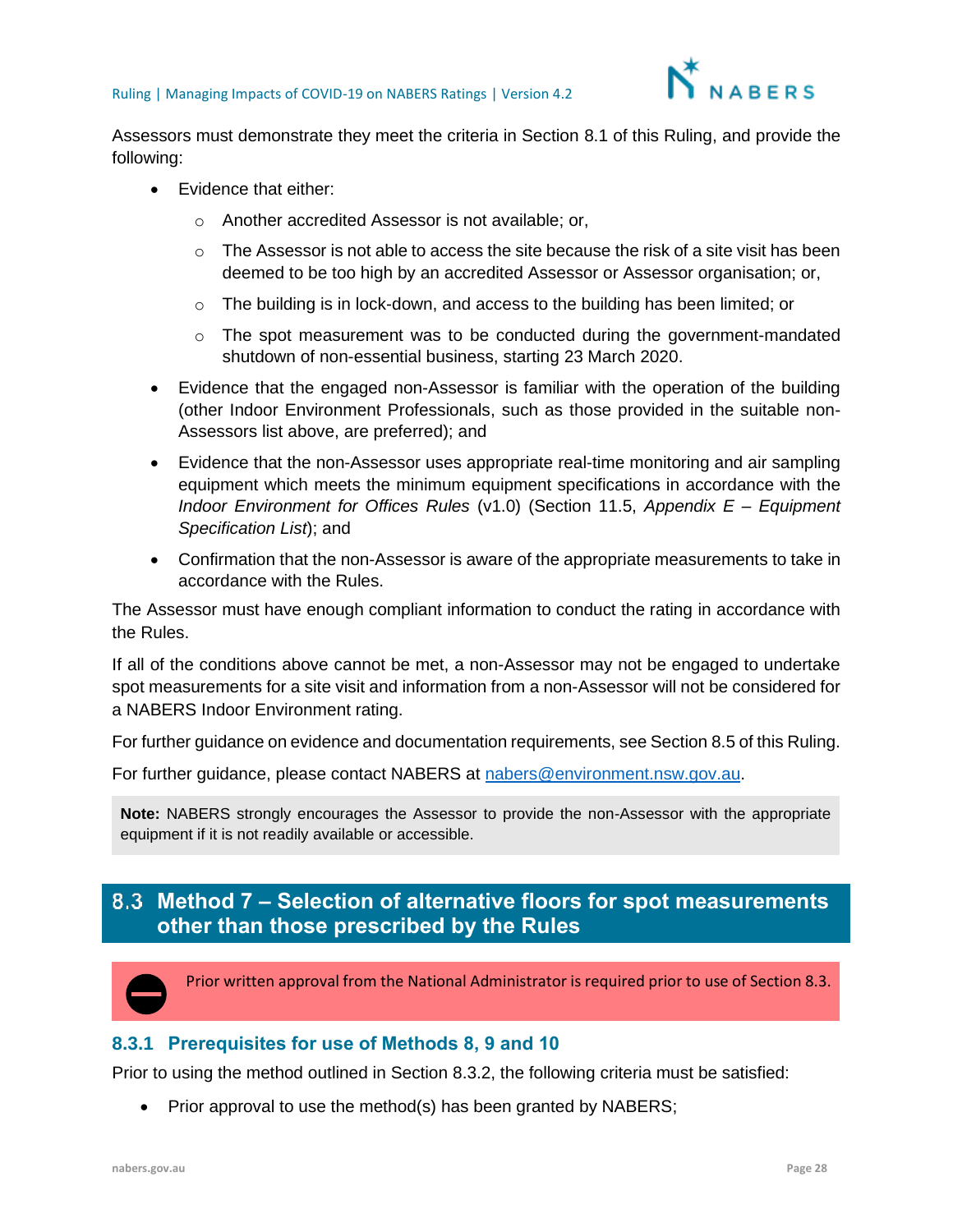

• The premises has experienced low occupancy that is directly related to COVID-19.

#### <span id="page-28-0"></span>**8.3.2 Selection of compliant floors for spot measurements**

For the period during which this Ruling is valid, NABERS will allow flexibility for Indoor Environment ratings to be lodged using alternative floors for spot measurements other than those prescribed by Section 3.6 of the *Indoor Environment for Offices Rules* (v1.0).

Assessors must demonstrate they meet the criteria in Section [8.2](#page-26-0) of this Ruling. They must also provide the following:

- A proposed strategy outlining the following:
	- o Why the Assessor or non-Assessor is unable to take spot measurements on the floors as prescribed by the Rules; and
	- $\circ$  Which floors they will be taking spot measurements from, why they have chosen these floors and in what order of priority they will be taken.
- Evidence confirming the HVAC setup, including floors which have been shut down due to a request of the tenant and/or building manager;
- Evidence confirming the occupancy profile across the site (i.e. whether occupants have been consolidated or unconsolidated onto specific floors).

The Assessor must take spot measurements from floors prescribed by the Rules where possible.

If all of the conditions above cannot be met, this Ruling cannot be used. If this is the case, the Assessor should contact NABERS for further information at [nabers@environment.nsw.gov.au.](mailto:nabers@environment.nsw.gov.au)

**Note:** Assessors will need to determine alternative floors in the same order of priority as per the *Indoor Environment for Offices Rules*, Section 3.6, *Selecting floors to sample*.

#### **8.3.3 Selection of non-compliant floors for spot measurements**

Situations may arise where a premises does not have enough floors that meet the two-thirds occupation requirement in order to conduct spot measurements. In such situations, Assessors must follow the following process to select floors:

• **Step 1:** Obtain a list of the spaces/floors in the building that are current being supplied normal HVAC services during the COVID-19 Affected Period (see Section [3.1\)](#page-3-1).

**Note:** 'Normal HVAC services' is defined as the level of air conditioning supplied by the Base Building that was provided to the space/floor under normal operation (prior to COVID-19).

- **Step 2:** Calculate the Total Area by adding together the area of the floors that are receiving normal HVAC and exclude the area of any floor(s) that are:
	- o Receiving less than normal HVAC; or
	- o Not being provided with HVAC services.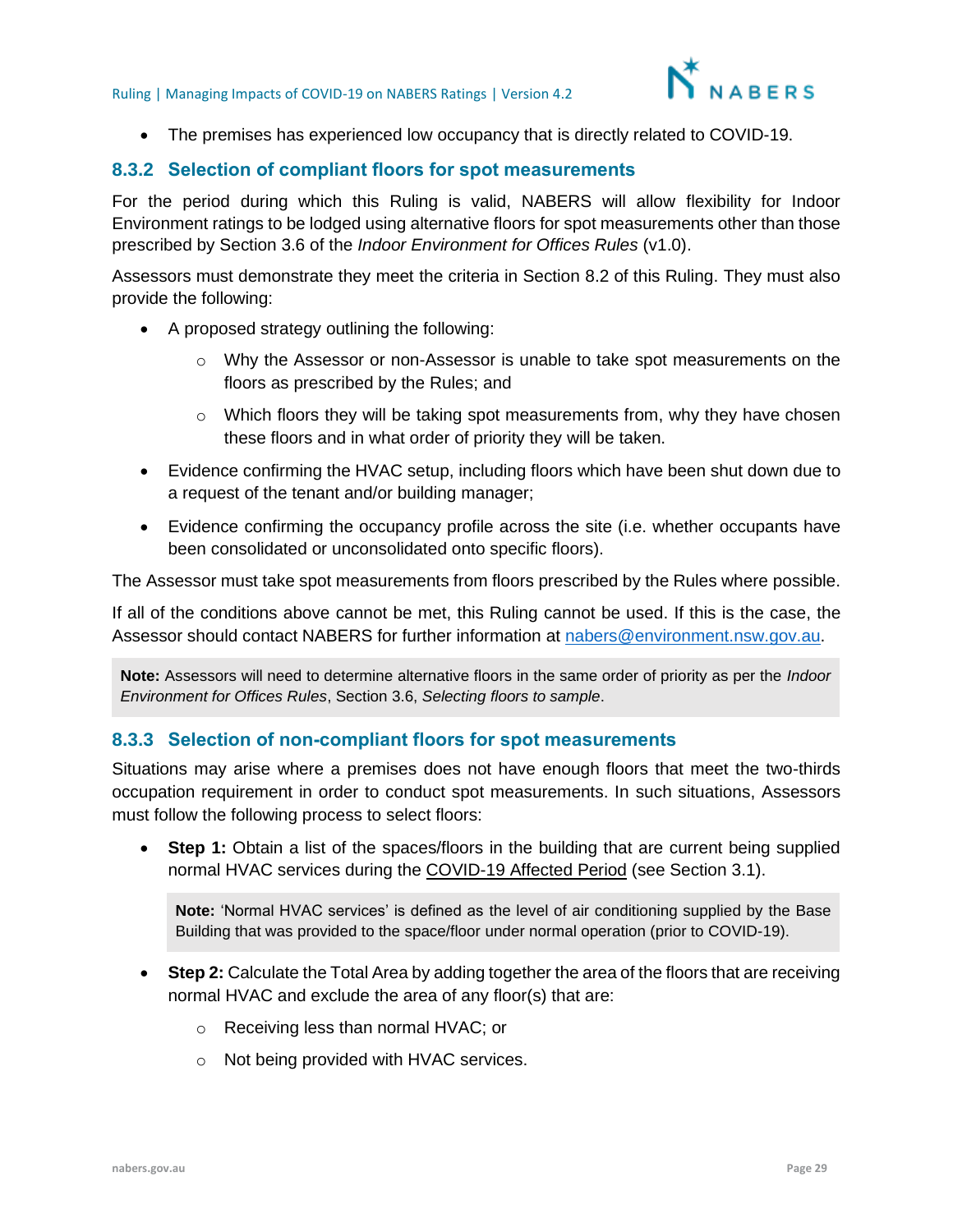

- **Step 3:** Use the Total Area to establish the number of floors that are to be sampled. This means only floors with normal HVAC services will be selected for sampling.
- **Step 4:** Select the floors to be sampled in the following order:
	- o First priority Select floors that comply with the requirements in the *NABERS Indoor Environment for Offices Rules* (v1.0).
	- $\circ$  Second priority Select floors that are more than two-thirds occupied and serviced with air conditioning.
	- $\circ$  Third priority Select any floor which is serviced by air conditioning. Assessors should prioritise as per the requirements of the Rules.

If, after following the above recommended process, there are not enough floors to conduct a NABERS Indoor Environment rating, the Assessor should contact NABERS for further guidance at [nabers@environment.nsw.gov.au.](mailto:nabers@environment.nsw.gov.au)

For further guidance on evidence and documentation requirements, see Section [8.5](#page-34-0) of this Ruling.

### <span id="page-29-0"></span>**Annual temperature data during the COVID-19 period**

#### **8.4.1 General**

Prior written approval from the National Administrator is required prior to use of Section 8.4.

Annual temperature data collected during the COVID-19 Affected Period (see Section [3.1\)](#page-3-1) may be non-compliant with ASHRAE 55  $(2013)^1$  due to low occupancy associated with factors such as HVAC systems being unable to adjust due to lower occupancy or floors being shut down. This can have an impact on the rating results as annual temperature data make up 60 % of the thermal components of an Indoor Environment rating.

For the period during which this Ruling is valid, NABERS will allow Assessors to select alternative floors for annual temperature monitoring using the method outlined in Section [8.4.3](#page-30-0) *Selection of alternative floors method*.

If, after following the process in Section 8.4.3, not enough floors have been selected to complete the rating, NABERS will allow Assessors to adjust data non-compliant with ASHRAE 55 during the COVID-19 Affected Period (see Section [3.1\)](#page-3-1) using one of the following two methods:

- Section [8.4.4](#page-33-0) *Zero the temperature data non-compliant with ASHRAE 55 method*
- Section [8.4.5](#page-33-1) *Replacement with historical data method*

<sup>1</sup> This is standard 55 of the *American Society of Heating, Refrigerating and Air-Conditioning Engineers* (ASHRAE) entitled 'Thermal Environmental Conditions for Human Occupancy'.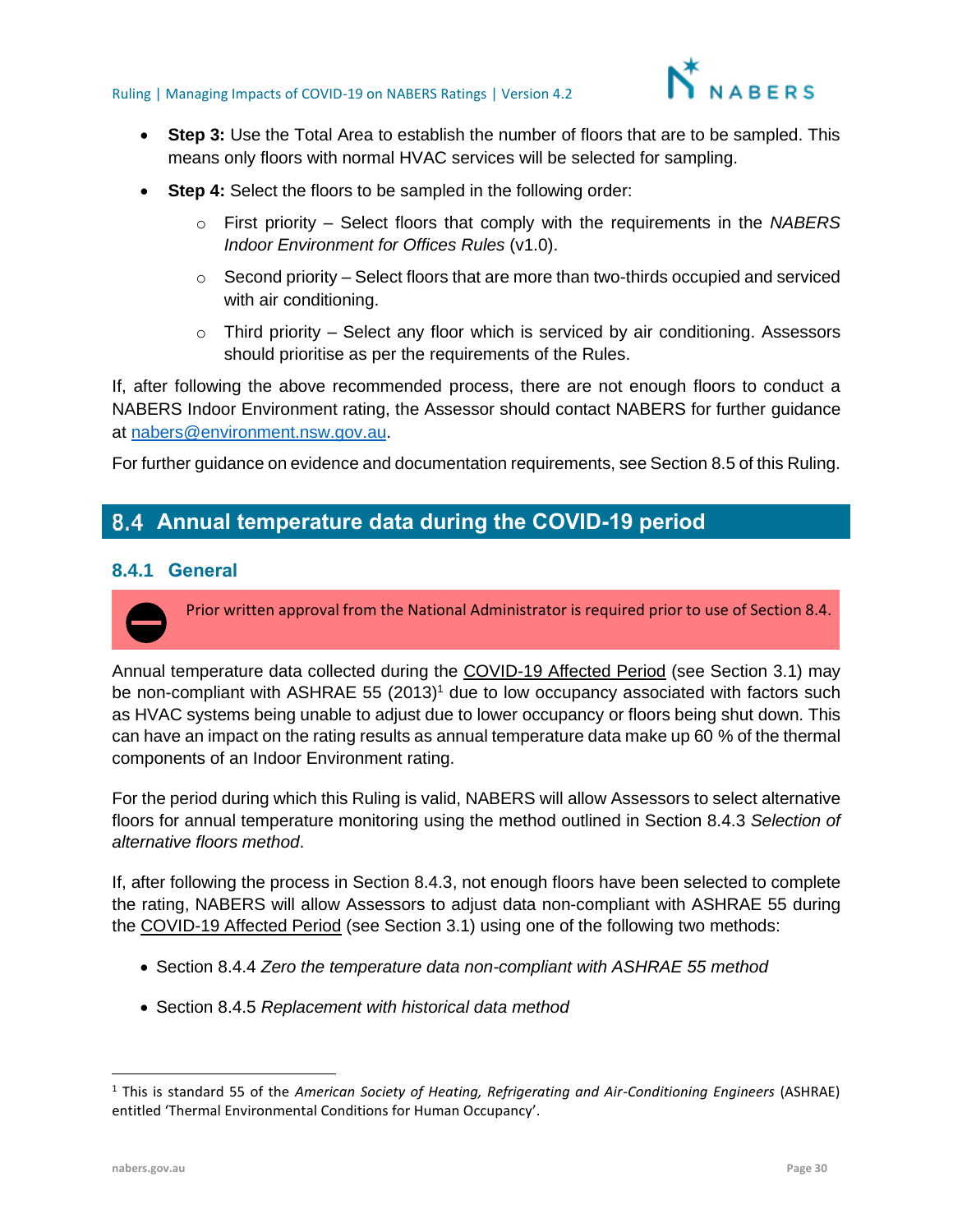

Use of these methods is subject to the prerequisites outlined in Section [8.4.2.](#page-30-1)

**Note 1:** While annual monitoring data is not mandatory for an Indoor Environment rating, it is still recognised that star ratings will be impacted due to lower quality annual monitoring data.

**Note 2:** Where a rating does not meet the criteria in Section 8.4.2 or cannot follow the requirements in Section 8.4.3, Section 8.4.4 or Section 8.4.5, a rating using unaltered annual temperature data can still be submitted.

**Note 3:** Selection of floors for annual temperature monitoring does not need to match selection of floors for spot measurements.

#### <span id="page-30-1"></span>**8.4.2 Prerequisites for use of methods**

Prior to use of the methods outlined in Sections 8.4.3 to 8.4.5, the following criteria must be satisfied:

- For use of all methods:
	- $\circ$  Prior approval to use the method(s) has been granted by NABERS;
	- $\circ$  The premises has experienced low occupancy that is directly related to COVID-19.
- For use of Section [8.4.5](#page-33-1) *Replacement with historical data method*:
	- $\circ$  Less than 90 % of the samples collected over the rating period is compliant with ASHRAE 55;
	- $\circ$  The historical temperature data used to replace the non-compliant data is both—
		- no older than 24 months, and
		- the most recent corresponding time period.
	- o The premises has not experienced substantial changes to the rating context since the historical data was recorded.

**Note:** Substantial changes to the rating context can include:

- Changes to HVAC system (including non-COVID-19 related shutdown);
- Increase or decrease in daily occupancy of monitoring floors;
- New tenants or vacancies.

#### <span id="page-30-0"></span>**8.4.3 Selection of alternative floors method**

For the period during which this Ruling is valid, NABERS will allow the selection of alternative floor(s) for annual temperature monitoring. This methodology assumes BMS annual temperature data is available on floors other than those established in Section 3.6 of the *NABERS Indoor Environment for Offices Rules* (v1.0). If the premises does not have BMS annual temperature data for other floors, Method 9 or Method 10 can be used instead.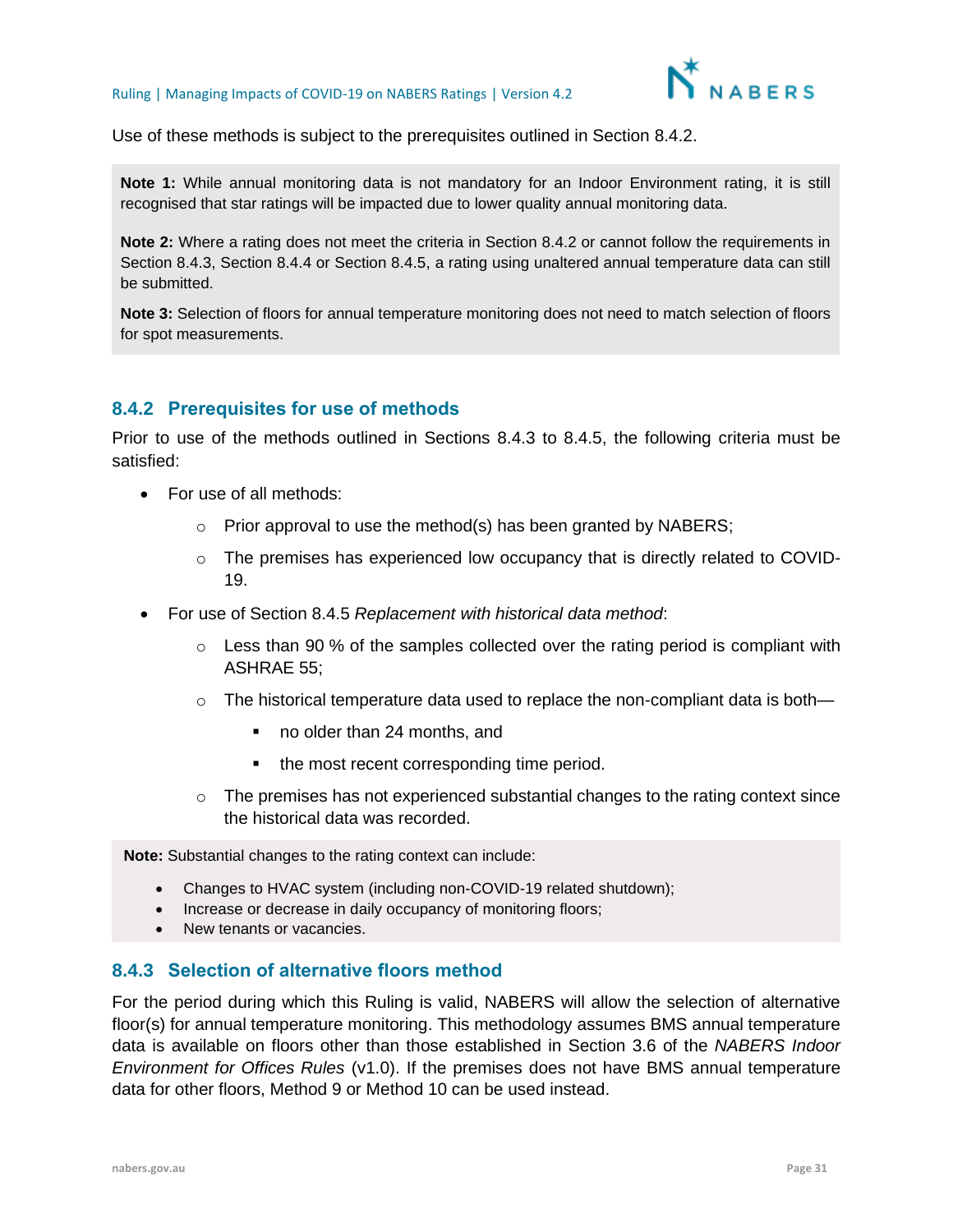

To select alternative floors, Assessors must follow the following process:

• **Step 1:** Obtain a list of the floors in the building and establish which floors have received normal HVAC services continuously throughout the COVID-19 Affected Period (see Section [3.1\)](#page-3-1).

**Note:** 'Normal HVAC services' is defined as the level of air conditioning supplied by the Base Building that was provided to the space/floor under normal operation (prior to COVID-19).

- **Step 2:** Following the requirements of Section 3.6 of the *NABERS Indoor Environment for Offices Rules* (v1.0), select floors that are have received normal HVAC services continuously throughout the COVID-19 Affected Period.
- **Step 3:** Where a floor(s) has not received normal HVAC services continuously throughout the COVID-19 Affected Period but would normally be selected in accordance with Section 3.6 of the *NABERS Indoor Environment for Offices Rules* (v1.0), Assessors can select the nearest floor that has normal HVAC services continuously throughout the COVID-19 **Affected Period as an alternative.**
- **Step 4:** Where there is no alternative floor(s) to select as per Step 3, Assessors must use the floor that would normally be selected in accordance with Section 3.6 of the *NABERS Indoor Environment for Offices Rules* (v1.0). The data collected during the COVID-19 Affected Period for this floor must then be adjusted either through using:
	- o *First priority: Zero the temperature data non-compliant with ASHRAE 55 method*; or
	- o *Second priority: Replacement with historical data method*. Use of this method is contingent on meeting the prerequisites as defined in Section [8.4.2.](#page-30-1)

A flowchart of this process is described in Figure 5 below.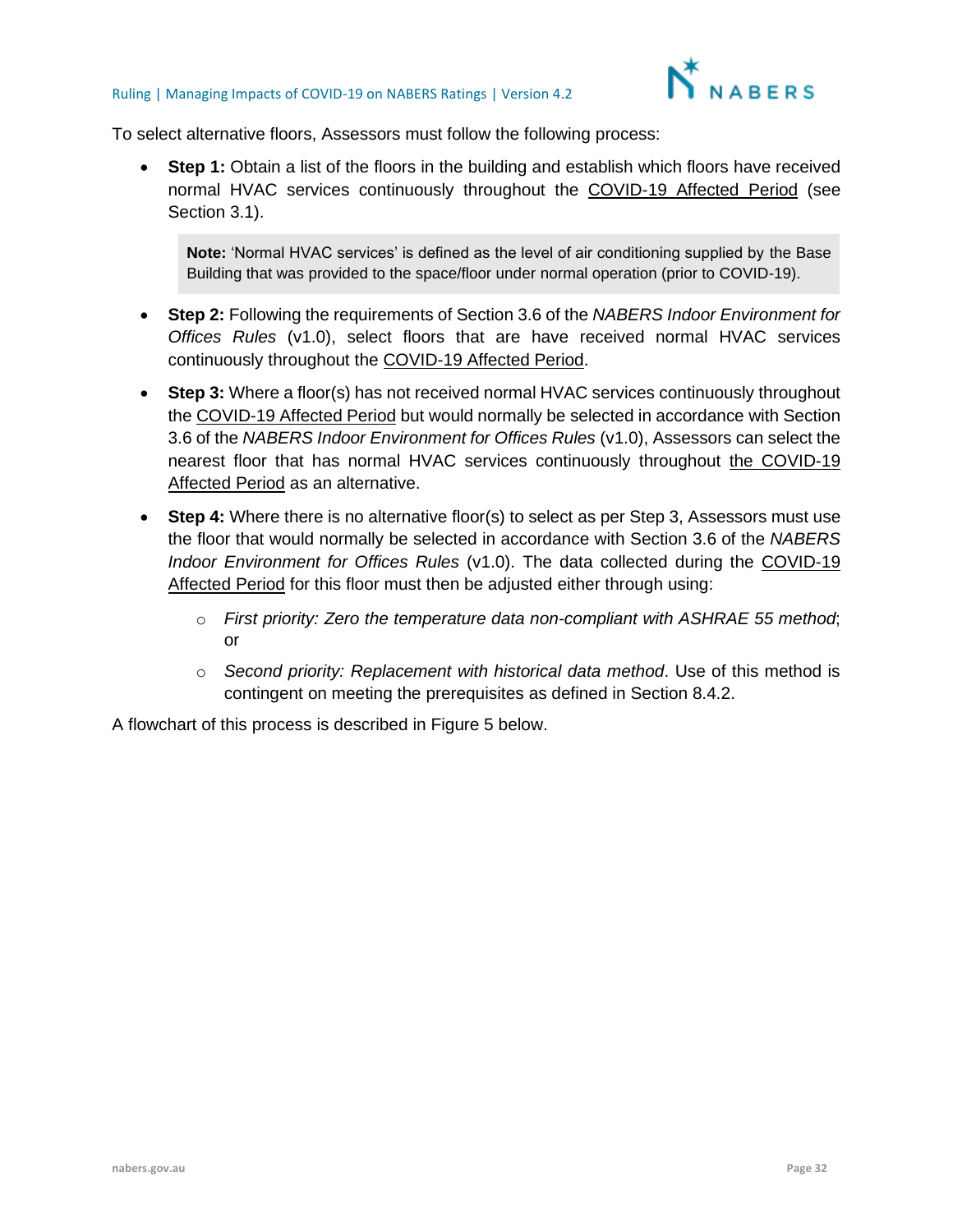

#### **Figure 5: Selection of alternative floor methodology**

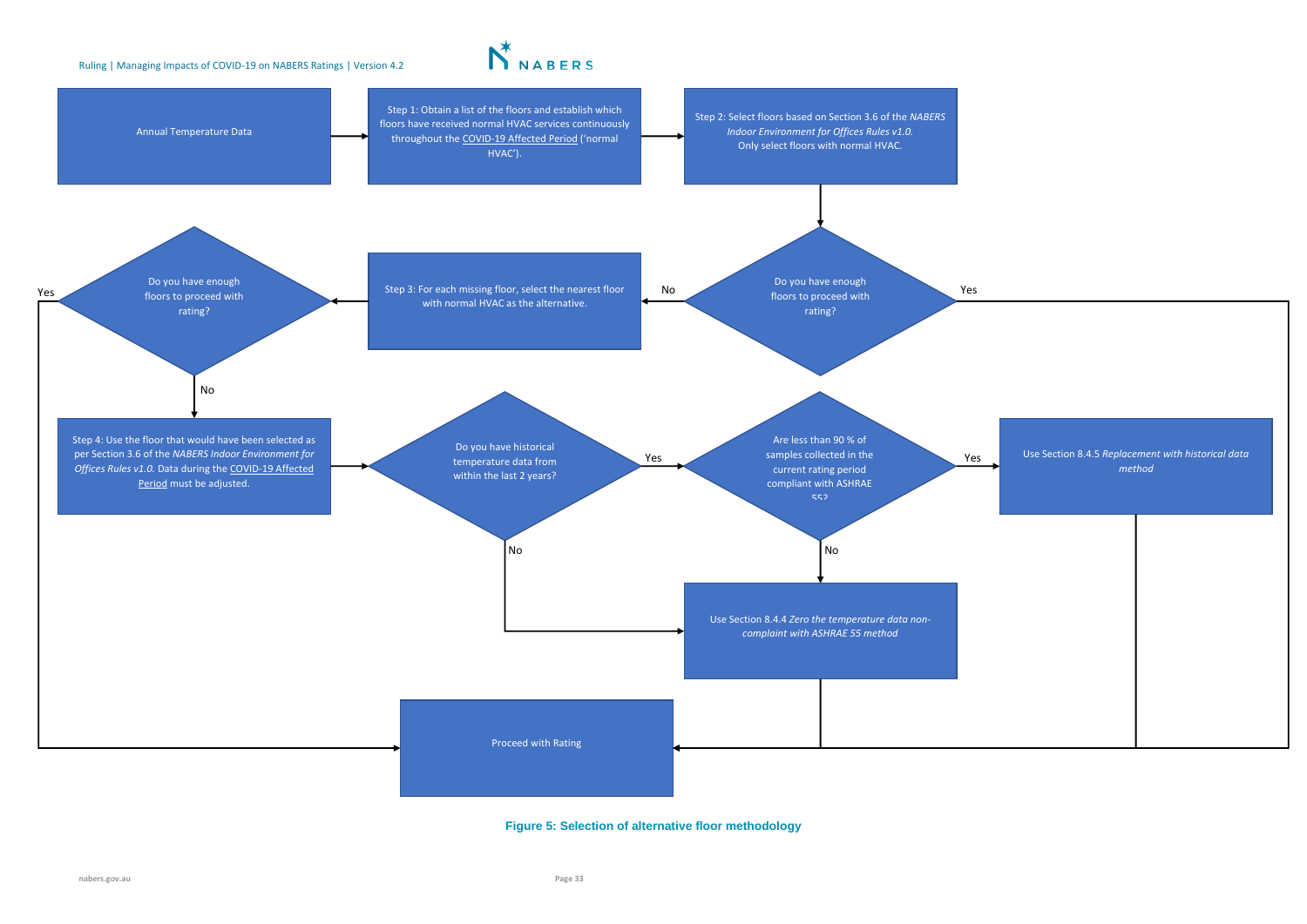

#### <span id="page-33-0"></span>**8.4.4 Zero the temperature data non-compliant with ASHRAE 55 method**



This method should be used only if Section 8.4.3 *Selection of alternative floors method* cannot be completed.

Assessors are permitted to zero the temperature data that is non-compliant with ASHRAE 55 provided the prerequisites in Section [8.4.2](#page-30-1) and the documentation requirements in Section [8.4.6](#page-33-2) can be met.

**Note:** The Annual Monitoring Spreadsheet requires all cells to contain a number: therefore data cannot be simply deleted.

To zero temperature data, Assessors must follow the following process:

- **Step 1:** Retain the current annual temperature data as a separate document ('the baseline').
- **Step 2:** Identify the date(s) within the COVID-19 Affected Period (see Sectio[n 3.1\)](#page-3-1) where data is non-compliant with ASHRAE 55.
- **Step 3:** Replace the non-compliant data with a '0.0'.

#### <span id="page-33-1"></span>**8.4.5 Replacement with historical data method**



This method should be used only if Section 8.4.3 *Selection of alternative floors method* cannot be completed and where the prerequisites as per Section 8.4.2 can be satisfied.

Replacement of temperature data that is non-compliant with ASHRAE 55 with historical data is permitted provided the prerequisites in Section [8.4.2](#page-30-1) and documentation requirements in Section [8.4.6](#page-33-2) can be met.

To replace temperature data with historical data, Assessors must follow the following process:

- **Step 1:** Retain the current annual temperature data as a separate document ('the baseline').
- **Step 2:** Identify the date(s) within the COVID-19 Affected Period (see Section [3.1\)](#page-3-1) where data is non-compliant with ASHRAE 55.
- **Step 3:** Identify the corresponding data from the corresponding date in the historical data, and perform the following:
	- o Retain a copy of the identified historical data;
	- $\circ$  Where the corresponding data does not match due to a weekend or public holiday, use historical data from either the day before or after.
- **Step 4:** Replace the current temperature data with the identified historical data.

Where the replacement historical data is also non-complaint with ASHRAE 55, the historical data must still be used.

#### <span id="page-33-2"></span>**8.4.6 Documentation**

Assessors must retain and provide the following documentation: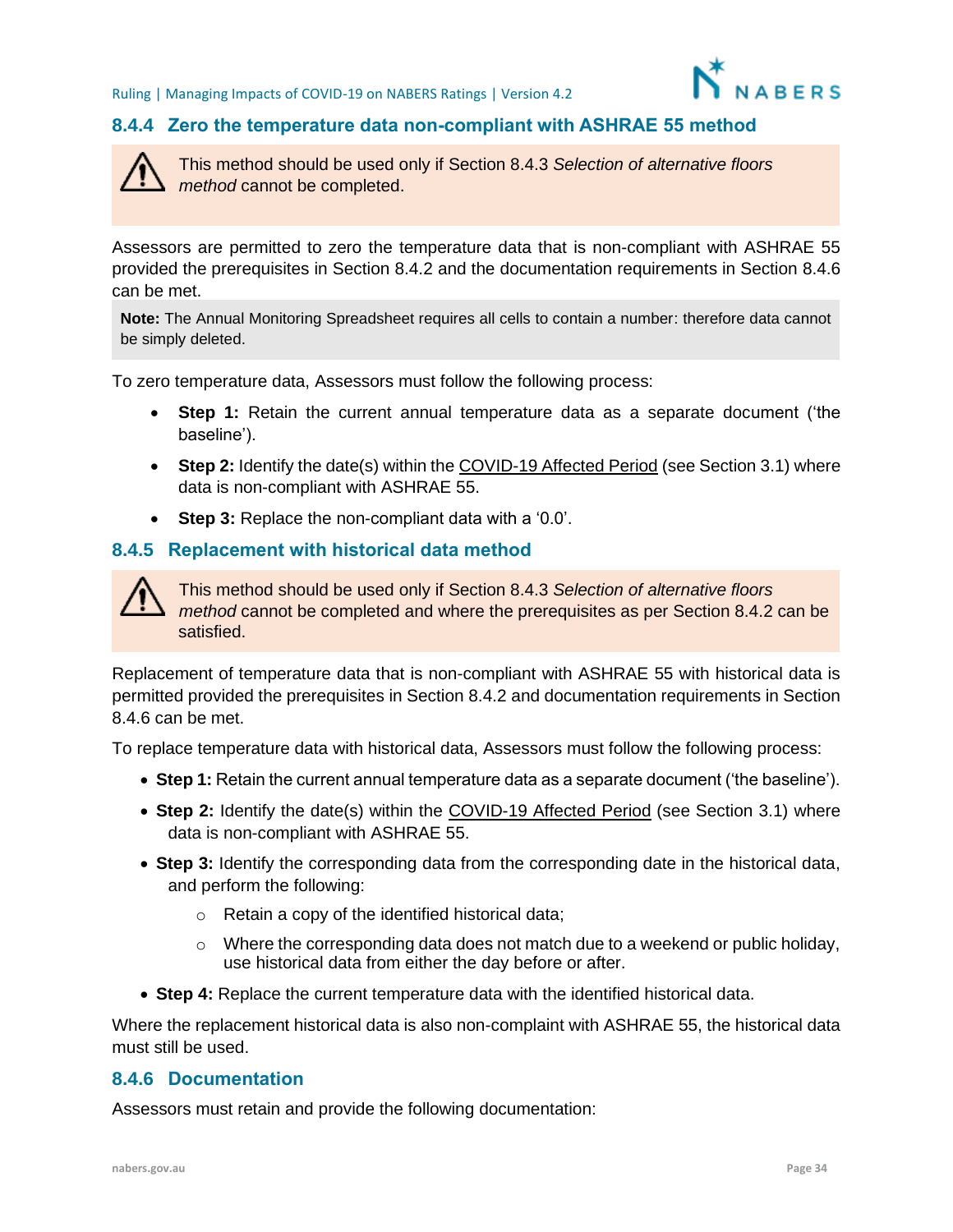

- For use of all methods:
	- o Evidence of approval from NABERS to use this method;
		- $\circ$  Evidence the premises experienced low occupancy as a direct result of COVID-19;
- For use of Zero the temperature data non-compliant with ASHRAE 55 method:
	- o The unaltered annual temperature data (the baseline);
	- $\circ$  The altered annual temperature data, highlighting all data that has been zeroed.
- For use of Replacement with historical data method:
	- $\circ$  Evidence the historical temperature data used is no older than 24 months and from the most recent corresponding time period;
	- o Evidence that less than 90 % of the samples collected over the rating period are compliant with ASHRAE 55;
		- $\circ$  Evidence the premises has not experienced substantial changes to the rating context since the historical data was recorded;
	- o The unaltered annual temperature data (the baseline);
	- o The historical data that was used to replace baseline data;
	- $\circ$  The altered annual temperature data, highlighting all data that has been replaced.

<span id="page-34-0"></span>For further guidance on evidence and documentation requirements, see Section 8.5 of this Ruling.

## **Evidence and documentation requirements**

Assessors must have the ability to demonstrate through evidence that they can meet the criteria of Sections [8.2,](#page-26-0) [8.3](#page-27-0) and [8.4](#page-29-0) of this Ruling. The evidence should eliminate any doubt in relation to the Assessor's eligibility to use the respective Ruling. A combination of evidence types may be given.

All evidence provided is subject to NABERS' approval.

For evidence and documentation requirements, see Section [5.3.](#page-13-0) The following must also be provided:

- Written correspondence between site management and tenants advising of reduced HVAC services;
- Spreadsheets containing necessary information (e.g. BMS data).

Assessors remain responsible for the accuracy of their ratings and must collect and retain all documentation as per the Rules, including any information gathered as part of this Ruling. This must be provided for Level 2 auditing, if required.

NABERS reserves the right to refuse requests on the grounds of inadequate or insufficient evidence.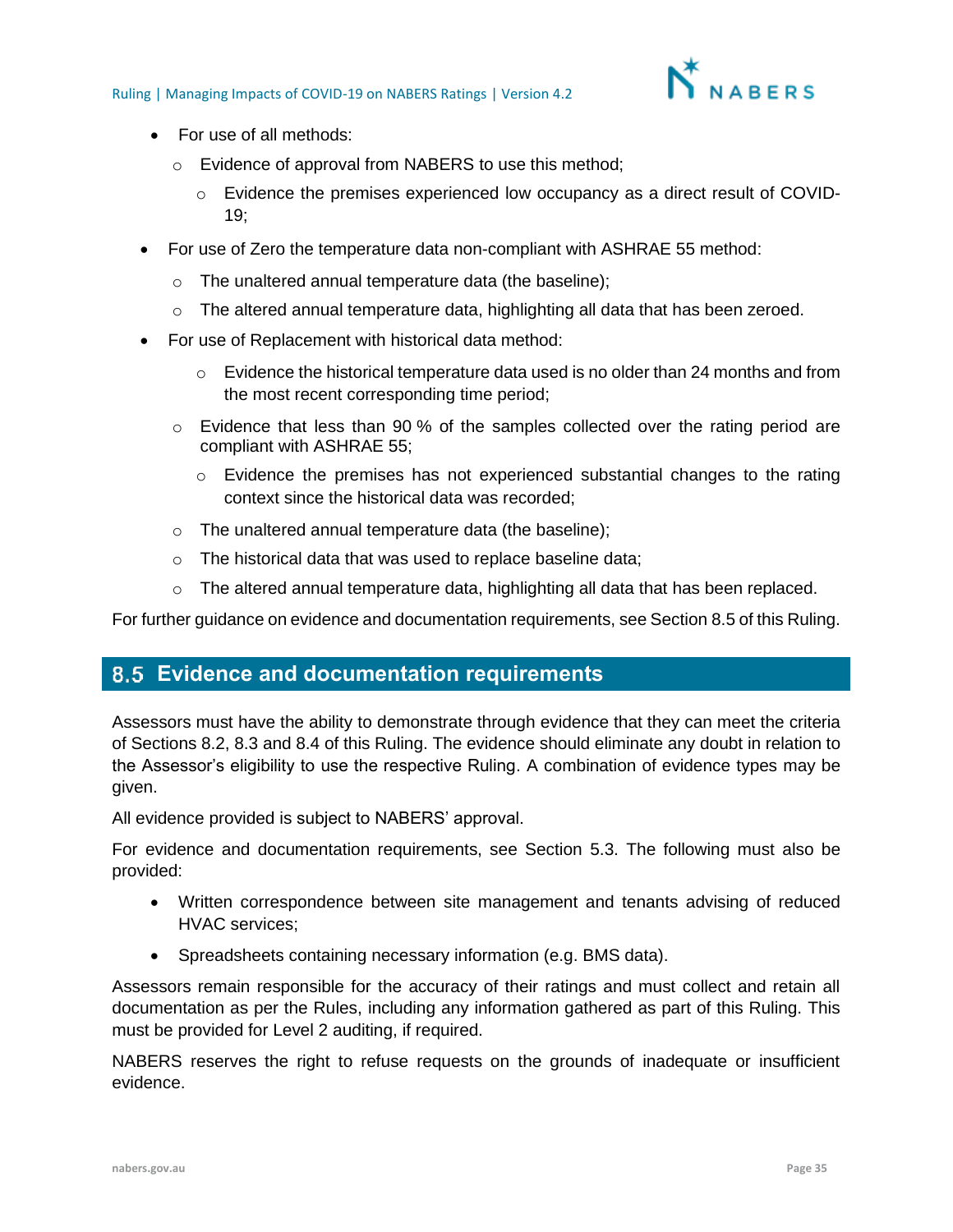

If an Assessor is uncertain of the evidence type, they should contact NABERS for further information at [nabers@environment.nsw.gov.au.](mailto:nabers@environment.nsw.gov.au)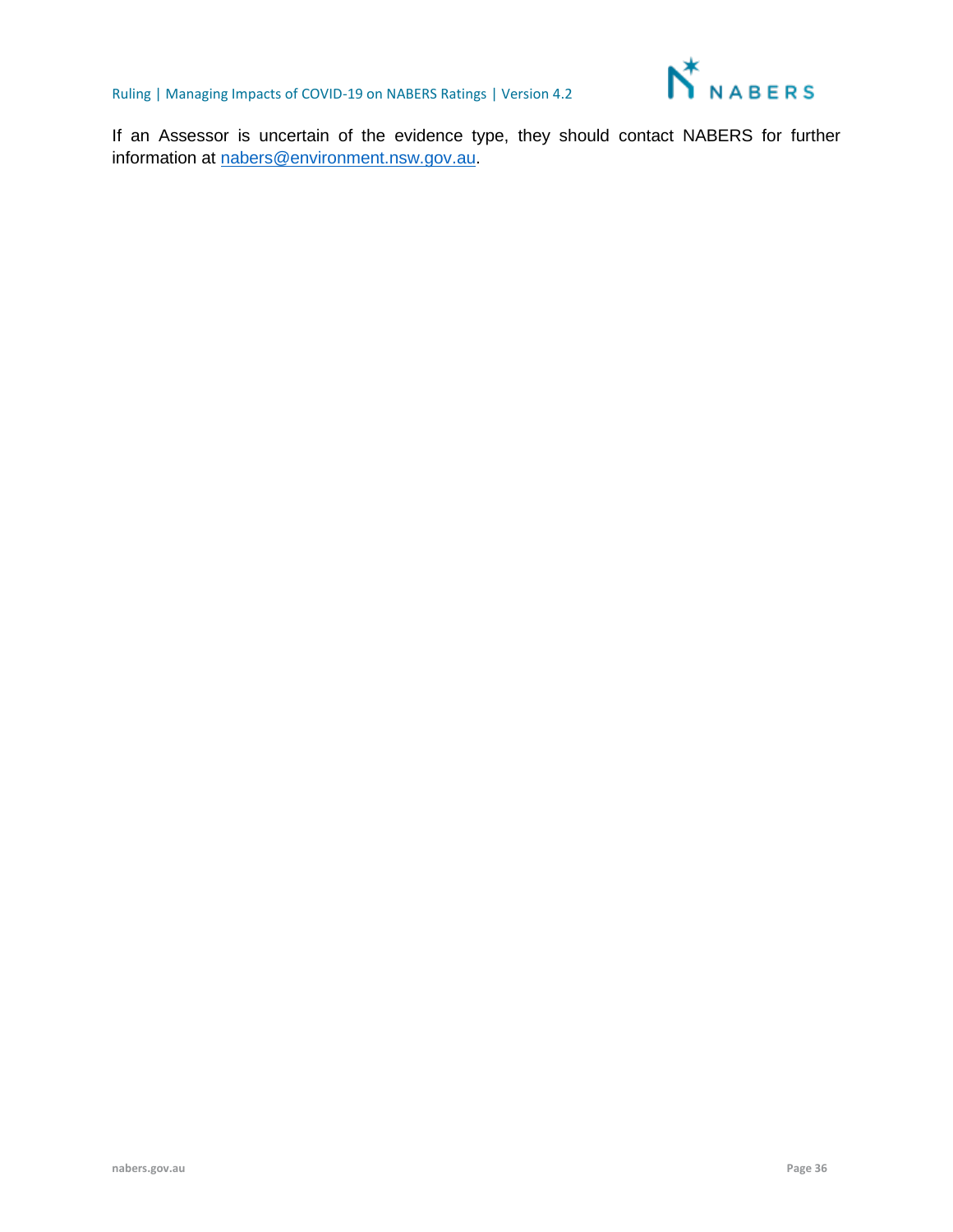

# <span id="page-36-0"></span>9 Ruling #5: Managing impacts of COVID-19 on NABERS Energy and Water for Shopping Centre ratings

## <span id="page-36-1"></span>**Use of this Ruling**

#### **9.1.1 General**

This Ruling is to be used for NABERS Energy and Water for Shopping Centres ratings.

This Ruling is only valid until the Ruling Expiry Date (see Section [3.1\)](#page-3-1) and is intended to provide additional flexibility around the Rules. NABERS will consider extending the validity of this Ruling, as well as the inclusion of additional provisions, as the situation progresses.

#### **9.1.2 Entry into NABERS Rate**

When submitting a rating using this Ruling, please select:

• "Yes" to the question under "*Compliance with the NABERS Rules*" and fill out the text box with the Ruling version number and date that approval to use the Ruling was granted by the NABERS team.

See Figure 6 below.



#### **Figure 6**

#### **9.1.3 Exemptions to requirements in this Ruling**

NABERS is able to provide exemption(s) for any part of this Ruling on a case-by-case basis when requested prior to the submission of a rating application. Exemptions may be granted for situations where:

- The energy and water consumption or the HVAC service level of the premises has not significantly changed;
- Occupancy levels are normal;
- Only a small part of the rating period is within the COVID-19 Affected Period (see Section [3.1\)](#page-3-1);
- An alternative methodology is proposed.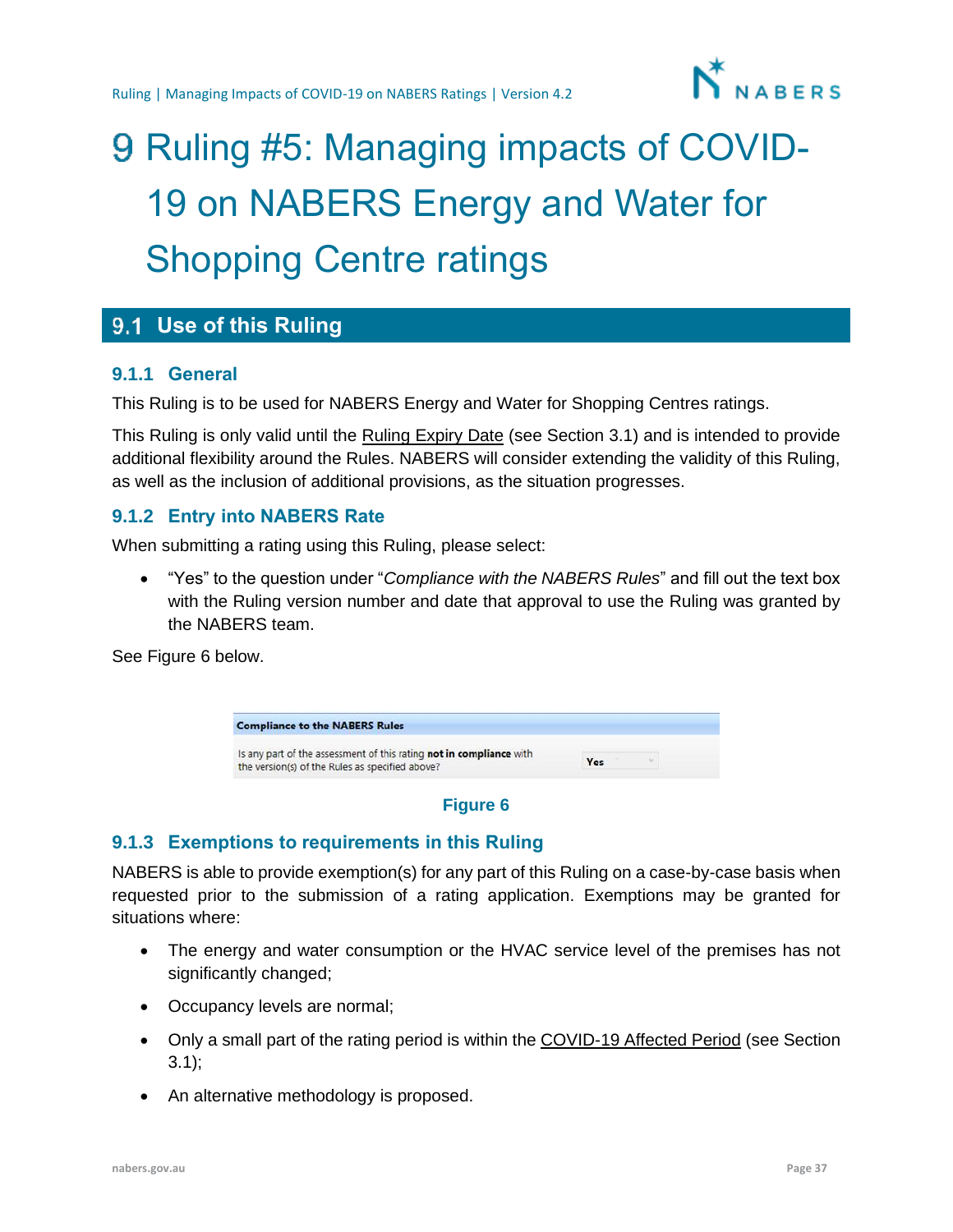

For further information, please contact NABERS at [nabers@environment.nsw.gov.au.](mailto:nabers@environment.nsw.gov.au)

## <span id="page-37-0"></span>**Using previous food court seats counts**

Prior written approval from the National Administrator to use Section 9.2 is not required.

Since late March 2020, shopping centre food courts have only been allowed to offer takeaway services as part of government-mandated restrictions to combat COVID-19. To facilitate this, shopping centre operators have removed food court seating. Naturally, these measures have made conducting a count of food court seats very difficult.

For the period during which this Ruling is valid, NABERS will allow Assessors to use a previous count of food court seats. The Assessor must provide the following documentation:

- Evidence the food court is offering takeaway services only, due to COVID-19 related restrictions; and
- Evidence that there have been no substantial changes to the food court since the previous count of food court seats, other than changes to food court capacity to meet social distancing requirements.

### <span id="page-37-1"></span>**Servicing tenancies and tenancy vacancies due to COVID-19**

Prior written approval from the National Administrator to use Section 9.3 is not required.

NABERS is supportive of the actions of premises owners and managers to reduce energy and water consumption while occupancy is at lower than expected levels due to COVID-19. As an overarching principle during these unusual times, NABERS believes that buildings should be run in the most energy efficient way possible, as long as it is safe to do.

It is recognised that many shopping centre operators have had to continue central or partial servicing of tenancies regardless of whether smaller retailers have shut down due to COVID-19. This is due to several factors including the layout of premises, limitations of building systems and difficulty in communication with tenants.

For the period during which this Ruling is valid, Section 3.7 of the Rules document *NABERS Energy and Water for Shopping Centres* (v3.0) is amended as follows:

#### *3.7 Adjustment for vacancies*

*Assessors must identify each centrally serviced and partially serviced tenancy that has been vacant for any time during the Rating Period and enter this information in NABERS Rate. A tenancy is defined as vacant if it is not leased. Tenancies un-occupied during the COVID-19 Affected Period (see Section 3.1) are not deemed vacant if a current lease is*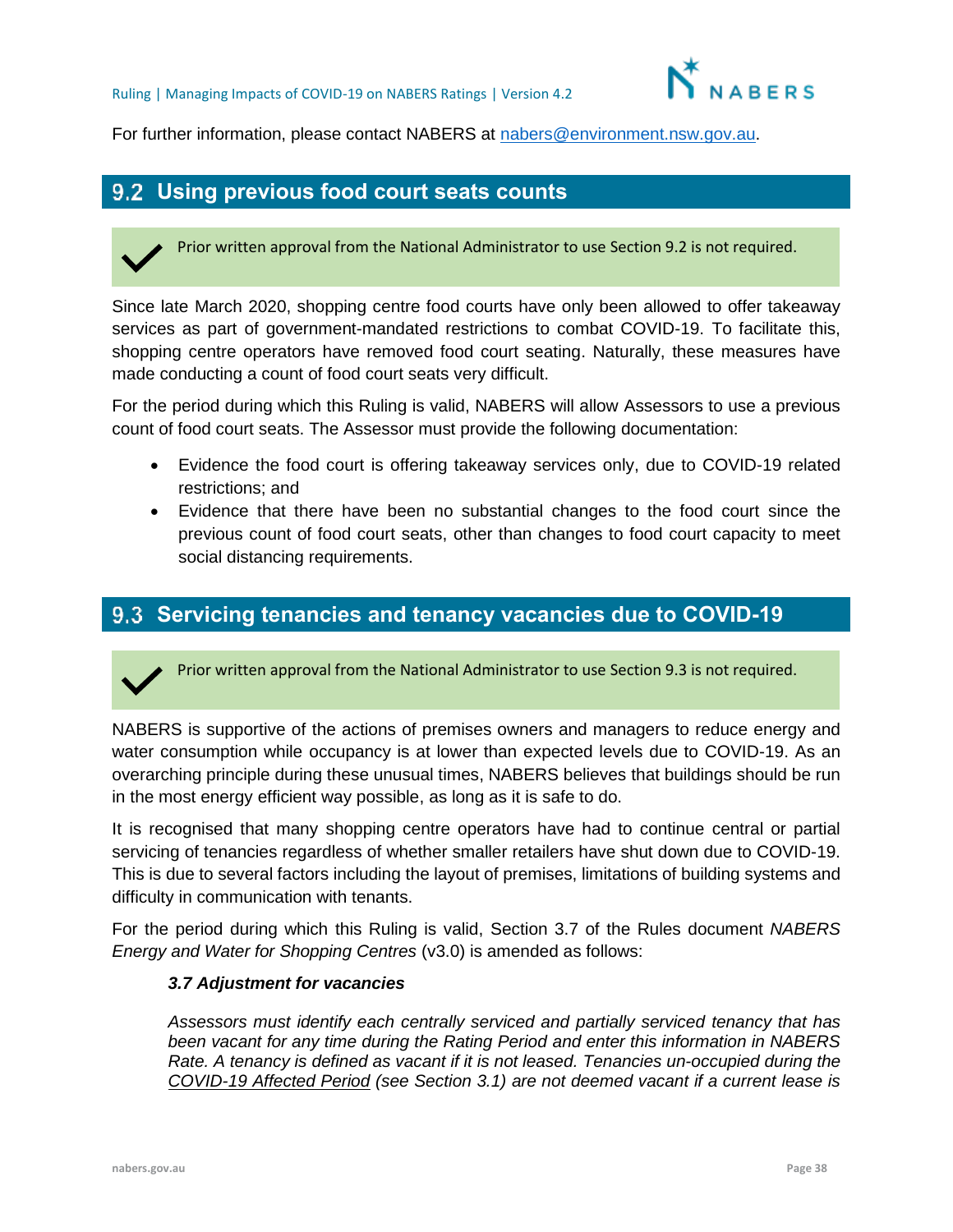

*still in place and the building management expected the tenant to return once the COVID restrictions are relaxed.*

This amendment recognises that where a tenancy is vacant because of COVID-19 and services to the tenancy are not provided, it is not considered 'vacant' as the tenancy was leased before the COVID-19 period and it is intended that the lease will continue in the post-COVID-19 period.

Assessors should retain evidence of tenancy schedules in accordance with the Rules.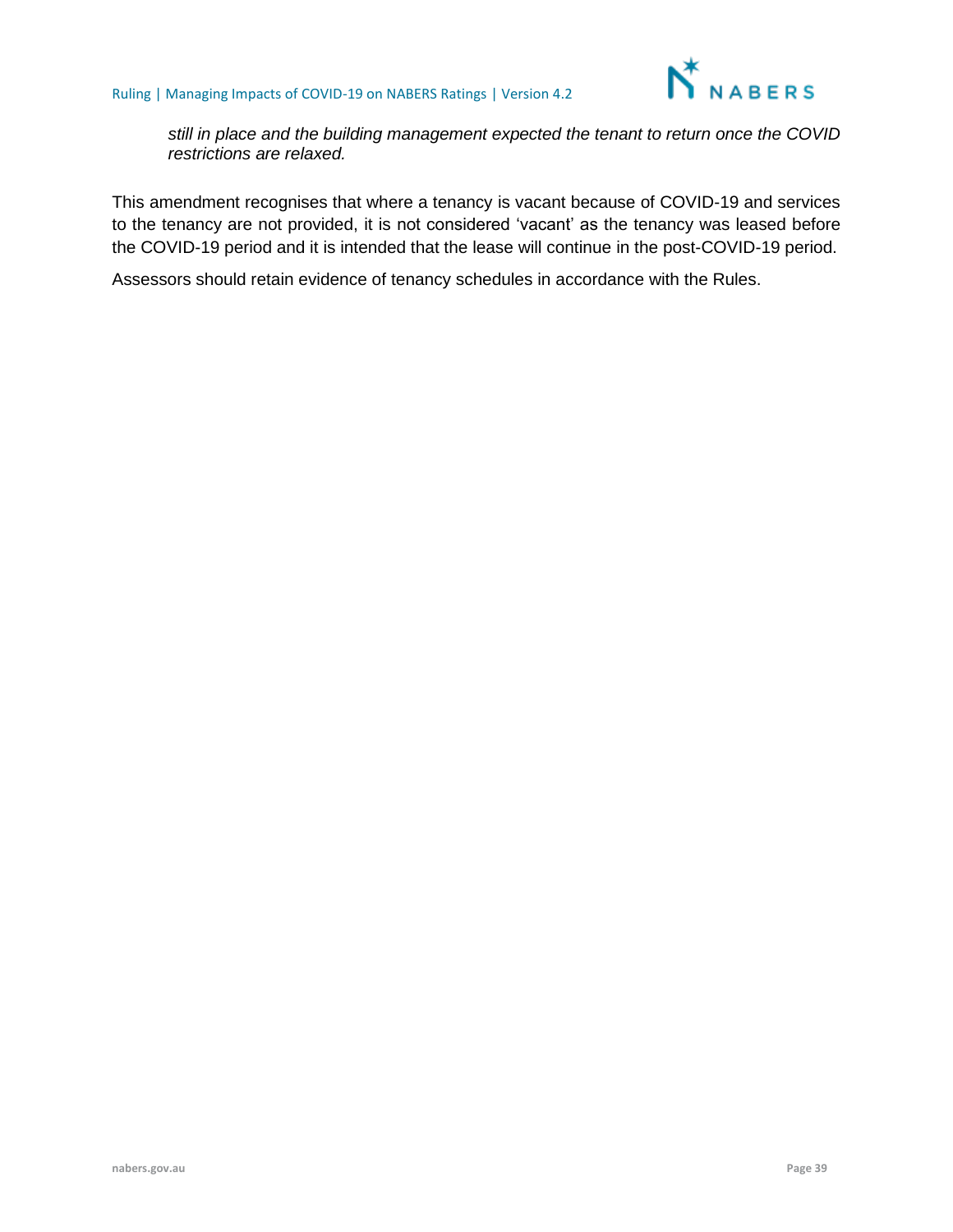

## <span id="page-39-0"></span>10 Appendix A – Sample statement

**Note:** This letter should be in the Building Owner's or Building Management company's letterhead.

Building Owner Name Example Pty Ltd 123 Example Street Sydney, NSW 2000

Date

#### To whom it may concern

Example Pty Ltd has altered the level of service provided to certain tenants due to low occupancy as a result of COVID-19.

#### Level of service hours in the current leases

As per the lease agreements, Example Pty Ltd provides Base Building HVAC services to tenants between the hours of 7 am and 6 pm Monday to Friday for most floors.

#### HVAC services supplied to tenants during COVID-19 periods

During the period of 23 March 2020 to (end of the rating period), the Base Building HVAC service were, in general terms, supplied as follows:

- The building has continued to operate as normal, except for the number of occupants present in the building. Most tenants have implemented work from home practices. Therefore, staffing levels have been approximately 15 % during this time.
- Only two tenancies (Levels 3 and 8) have completed vacated during this time. We have reduced HVAC to these floors as much as possible.

#### Expectation of Tenants Returning

We understand that all tenants intend to return to the building once the threat of COVID-19 is reduced. We are not aware of any tenant surrendering their lease(s) during this time.

#### How the space is kept safe

We are in active communication with the tenant regarding the movement of staff within the building. The tenant has agreed to provide 24-hours' notice if they wish to occupy a floor with no service or reduced service, and this is sufficient for us to ensure comfort conditions are met prior to occupancy.

Sincerely,

Building Owner Name Facility Manager/Property Owner/Property Manager/Landlord